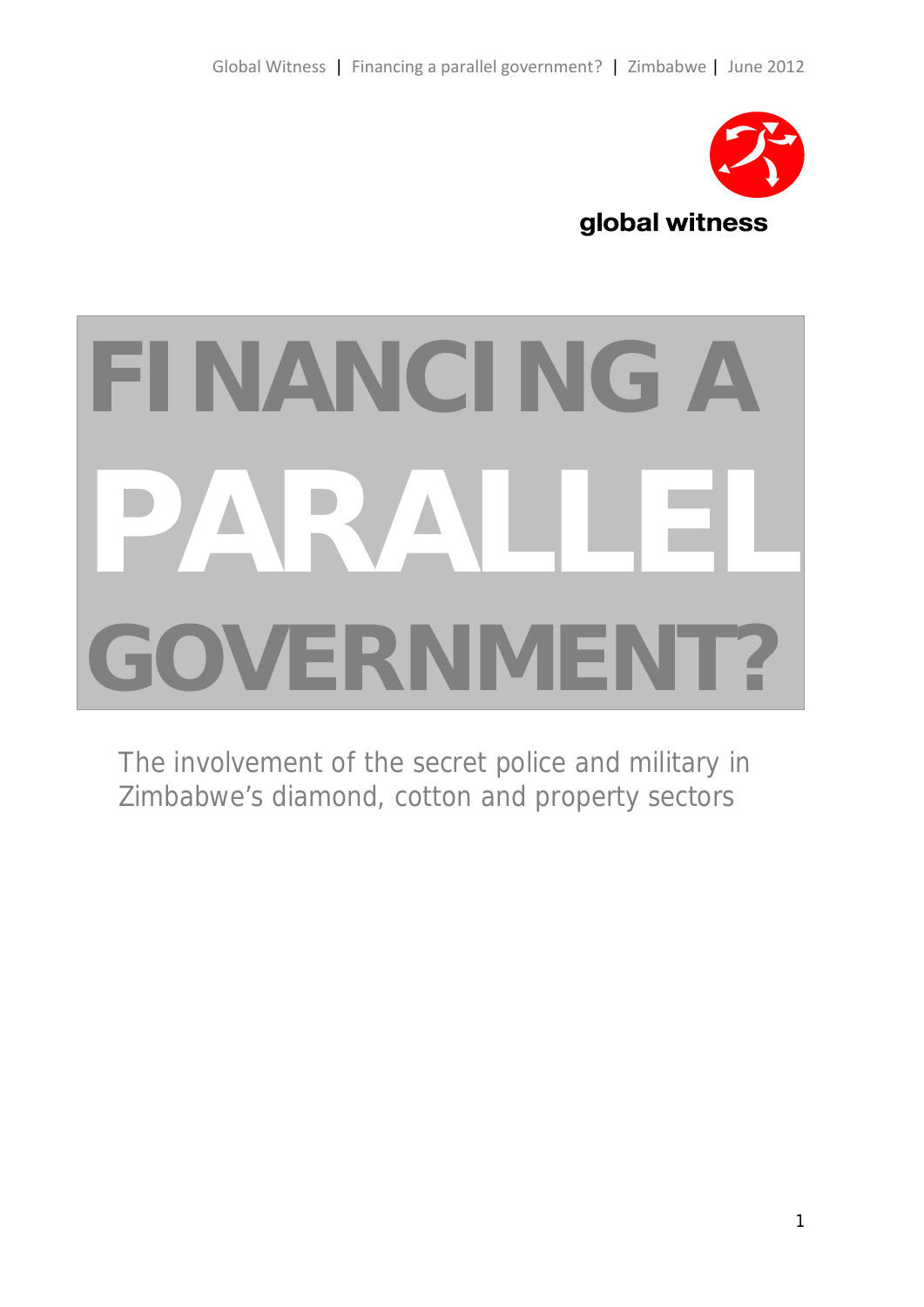## **Executive Summary**

This report reveals how Zimbabwe's feared secret police, the Central Intelligence Organisation (CIO), appears to have received off-budget financing from Sam Pa, a businessman based in Hong Kong; and how members of the CIO are directors of a group of companies, Sino Zimbabwe Development\*, registered in Zimbabwe, Singapore and the British Virgin Islands.

Several well informed sources have told Global Witness Sam Pa (AKA Antonio Famtosonghiu Sampo Menezes, Xu Jinghua and Sam King) holds leadership positions in a network of companies known as the Queensway syndicate. The syndicate was the subject of a detailed study by the *Economist* in 2011. This study concluded that syndicate has a track record of opaque 'resources for infrastructure' deals across sub-Saharan Africa. Despite the official sounding names of its companies, such as China International Fund and Africa Development Corporation, the syndicate is largely owned by private Hong Kong business interests. Until recently some of the key companies, such as China Sonangol International Ltd, were also partly controlled by a leading Angolan politician, Manuel Vicente, the former head of Angola's state oil company Sonangol. Finally, the *Economist* highlighted that two companies in the syndicate, China Sonangol International (S) Pte Ltd and CIF Singapore Pte Ltd, are noted for an ethically dubious deal with the Guinean military junta in 2009,

signed just weeks after security forces killed over 150 protestors and raped over 100 women in a stadium.

This briefing extends the *Economist's* analysis of the Queensway syndicate's activities in Zimbabwe. Several reliable sources within the secret police have passed information to Global Witness demonstrating how Sam Pa appears to have provided a significant sum of money, said by one CIO document seen by Global Witness to be \$100 million, to the CIO. The same sources, corroborated by another source with firsthand knowledge of the deal, also describe how Sam Pa provided 200 Nissan pick-up trucks to the CIO. In return, Sam Pa received diamonds and accessed business opportunities in the cotton and property development sectors. As figure 1 shows we also use company registry records and sources within the secret police to identify three Zimbabwean directors (Gift Kalisto Machengete, Pritchard Zhou and Masimba Ignatius Kamba) of Sino Zimbabwe Development in Zimbabwe, Singapore and the British Virgin Islands who are members of the CIO, and which we therefore believe to be companies which are controlled in part by members of the Zimbabwean secret police. Global Witness invited Sam Pa and the directors of Sino Zimbabwe Development to comment on our findings, and they have not done so.

There are three reasons why these developments are of concern.

<sup>\*</sup> In this document we refer to 'Sino Zimbabwe Development' as shorthand for three companies: Sino Zimbabwe Development (Pvt) Ltd, registered in Zimbabwe; Sino Zimbabwe Development (Pte) Ltd, registered in Singapore, and Strong Achieve Holdings Ltd, registered in the British Virgin Islands. In the Zimbabwean media and other public sources there are also occasional references to Sino Zimbabwe Holdings (Pvt) Ltd and Sino Zimbabwe Cotton Holdings (Pvt) Ltd, but there is no record of these companies at the Zimbabwean company register. We have been informed by reliable sources that these unregistered companies are in effect the same company as Sino Zimbabwe Development (Pvt) Ltd – assertions backed by the fact that Jimmy Zerenie, a known director of Sino Zimbabwe Development (Pvt) Ltd, represented Sino Zimbabwe Holdings (Pvt) Ltd in the media during a cotton dispute in 2010. Finally it should be noted that 'Sino Zimbabwe Development' is unrelated to other companies with similar names: Sino Zim Cement Company (SZCC), registered in Zimbabwe, and Sino-Zim Mining Corporation Ltd and Sino-Zim Mining Resource Company Ltd, both registered in Hong Kong. In this document any reference to 'Sino Zimbabwe' or 'Sino Zimbabwe Development' should be taken to mean companies with connections to the Queensway syndicate rather than SZCC, Sino-Zim Mining Corporation Ltd or Sino-Zim Mining Resource Company Ltd.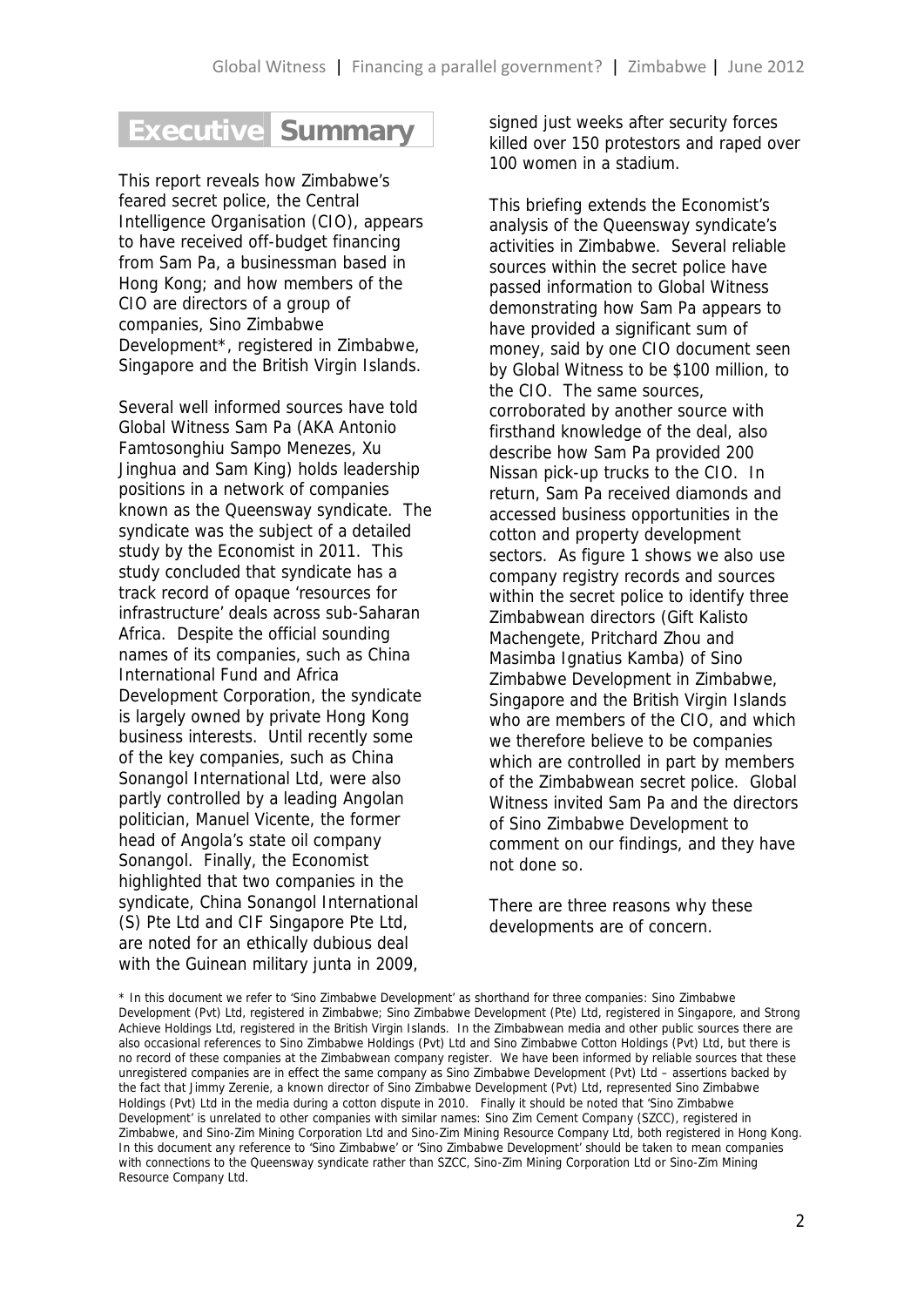First, by its very nature any off budget financing for the secret police undermines democratic processes and institutions in Zimbabwe. Off budget funding subverts civilian and democratic control of the CIO, and allows the secret police to set, and fund, its own agenda. Second, Sam Pa's likely financial support for the CIO may undermine Zimbabwean democracy more directly. According to two sources, one senior Zimbabwean government official and one source within the CIO, the secret police is engaged in 'Operation Spiderweb', covert activities designed to discredit senior figures from the opposition Movement for Democratic Change (MDC) including Prime Minister Morgan Tsvangarai, Finance Minister Tendai Biti, and Industry Minister Welshman Ncube. According to the single source within the CIO Sam Pa's money was allocated specifically to Operation Spiderweb. However, by their very nature, such claims about secret intelligence agencies are difficult to verify and should be treated with caution. Third, members of the CIO have been repeatedly identified as perpetrators of violence in the recent past, and therefore Sam Pa's apparent material assistance may fund future human rights abuses in the run up to the forthcoming election.

**Figure 1: Ownership structure of Sino Zimbabwe Development group and Sino Zim Diamond Ltd (see annex 2 for details).\***



<sup>\*</sup> Alain Fanaie only joined Sino Zimbabwe Development Pte, and other companies in the Queensway syndicate, in late 2011, after the events described in this report.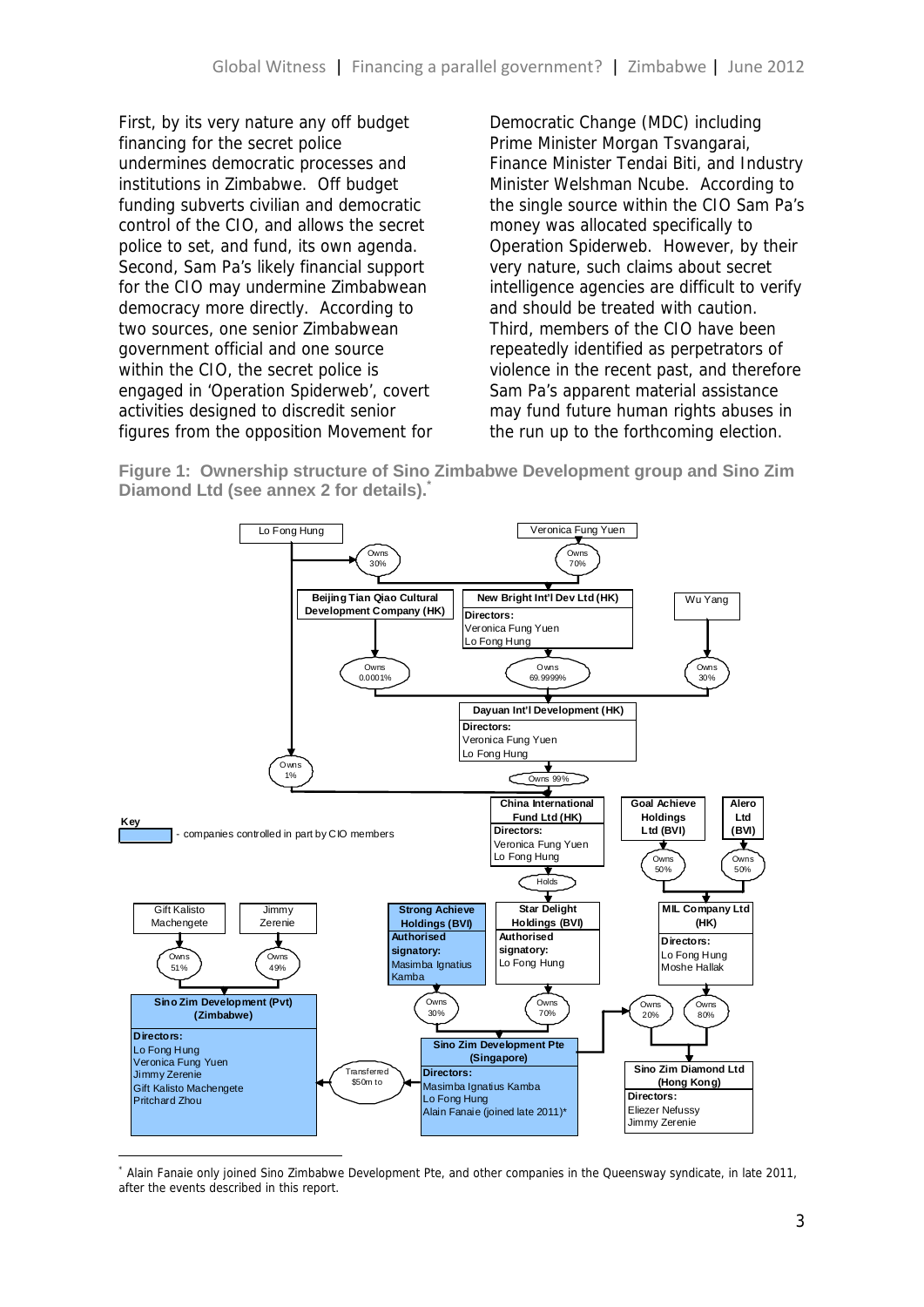**Anjin is likely part-owned and part controlled by the Ministry of Defence**

This report also revisits earlier Global Witness research into a large diamond mining company, Anjin Investments (Pvt) Ltd. Our last report established the partial control exercised by figures from the Zimbabwean military, police and Ministry of Defence over the firm's executive board. This current briefing reports the results of research into Anjin's ownership. Zimbabwean company records reveal that a senior military lawyer in the Ministry of Defence holds 50 per cent of Anjin's shares. Together with factors such as the presence of the Permanent Secretary of the Ministry of Defence on Anjin's executive board, these company records have led Global Witness to conclude that half of a large diamond mining company is likely part-owned and part-controlled by the Zimbabwean Ministry of Defence, military and police.

The MDC Finance Minister has stated that the Treasury has not received any revenues from Anjin. Global Witness has received copies of receipts from Anjin for payments to other government bodies but not the Zimbabwe Revenue Authority and we conclude that the Finance Minister's claim is plausible. This leaves two possibilities: that Anjin has used revenues earned so far to recoup significant capital expenditure, or that revenues have been diverted to the company's part owners in the military and police. Anjin is a large diamond mining company. It claims to be the world's largest, and a well informed industry observer has told us that, in terms of size, Anjin could be "the next De Beers". If these claims are true, then one explanation is that significant sums of money could flow to the Zimbabwean military.

#### **Key Recommendations**

Global Witness believes that the activities of Sam Pa, Sino Zimbabwe Development (Pvt) Ltd and Anjin Investments (Pvt) Ltd should be investigated by relevant authorities to see if their actions undermine Zimbabwean democratic institutions or risk funding future human rights abuses and therefore meet the threshold for being placed on targeted sanctions lists.

The MDC Finance Minister, when discussing Anjin, feared that "there might be a parallel government somewhere in respect of where these revenues are going." This is a serious accusation, with profound consequences for Zimbabwe's Government of National Unity. The Southern African Development Community (SADC) plays an active role in mediating the political process in Zimbabwe. SADC facilitators should give the problem of off-budget financing of security forces a high priority in forthcoming negotiations, with the aim of securing democratic, civilian control over the budgets for the security services. It may also be necessary for SADC to appoint an expert panel to investigate these claims.

Reform of Zimbabwe's partisan security forces requires democratic and civilian control of their budgets. Zimbabwe's Government of National Unity (GNU) should pass legislation banning serving and recently retired members of the military, police, the CIO and other members of the security services from control over, or beneficial ownership of, mining companies.

Consumers should not buy diamonds originating from Zimbabwe's Marange mines until they can be certain they will not fund the Zimbabwean secret police, military and police. Companies should conduct due diligence investigations into the source of their rough diamonds. OECD member states should ask the OECD to work with industry and other interested parties to draw up supplementary guidance on how supply chain due diligence could operate in the diamonds sector.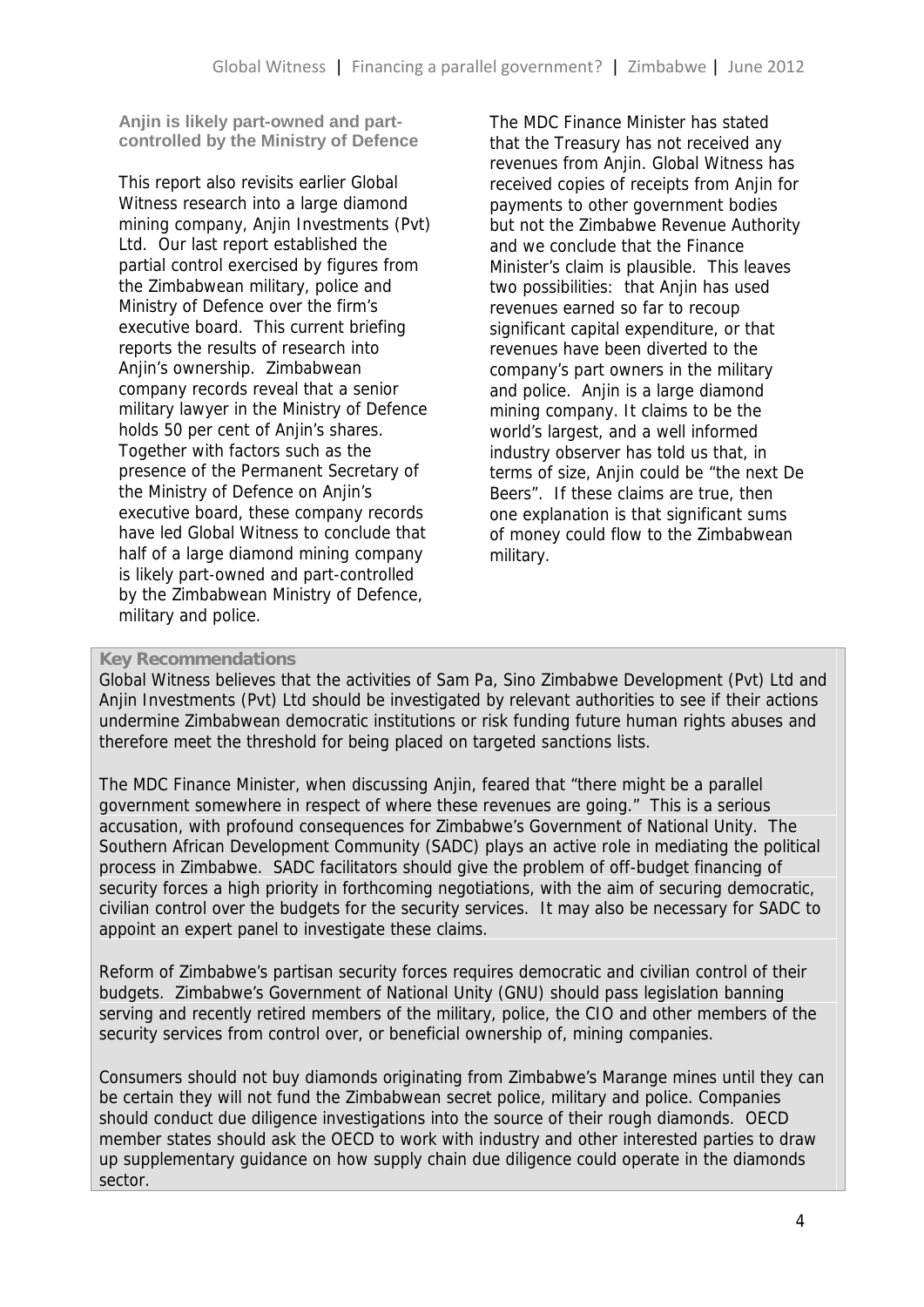## **1. Background**

**ZANU PF may use violence to win Zimbabwe's next election, due by 2013**

ZANU PF, which for many years has been the governing party in Zimbabwe, has repeatedly used violence as a political strategy. The fear of dissent, whether real or imagined, lay behind the government's 'Gukurahundi' campaign from 1982 to 1987, which killed an estimated 10,000 to 20,000 people.<sup>1</sup> During the last dozen years partisan security forces and ZANU PF supporters used intimidation and abuses in the 2000, 2002 and 2008 elections. The violence in 2008 used against civil society and supporters of the opposition Movement for Democratic Change (MDC) was particularly intense. The organized campaign involved widespread and systematic abuses, which "led to the killing of up to 200 people, the beating and torture of 5,000 more, and the displacement of about 36,000 people," and was perpetrated by, among others, members of the ZANU PF-controlled security forces.<sup>2</sup>

**Security forces sought off-budget sources of funding after the MDC took control of the Ministry of Finance**

After the 2008 election, and following mediation by the Southern African Development Community (SADC), a Government of National Unity was formed. ZANU PF retained control of key security ministries such as the President's Office (responsible for the Central Intelligence Organisation), Defence, and the Ministry of Mines and Mining Development. The MDC took control of the Prime Minister's office and the Ministry of Finance. The loss of control of the Ministry of Finance set the stage for a behind-the-scenes struggle for sources of off-budget financing for partisan security forces, loyal to President Mugabe and ZANU PF.

For example, as can be seen from the letter below, in 2010 the Commissioner General of the Zimbabwe Republic Police (ZRP), using the name of Security Self Reliance Enterprises (Pvt) Ltd, applied for a concession in the diamond mining fields of Marange.<sup>3</sup> While this particular request was not granted, two other joint venture companies were established:

Sino Zimbabwe Development (Pvt) Ltd, with interests in diamonds, cotton and property, was established in 2009. Section 2 of this report sets out evidence to support our belief that this company was set up to provide off budget financing for Zimbabwe's secret police, the Central Intelligence Organisation (CIO).

Anjin Investments (Pvt) Ltd, a large joint venture diamond mining company, was established in December 2009. Although Anjin was the subject of Global Witness' last briefing<sup>4</sup> on Zimbabwe, in section 3 we expand our analysis of the company and set out evidence to support our belief that Anjin was set up to provide off-budget funding for the Zimbabwean military and police.

**Figure 2. Request for Marange concession for the Zimbabwean Police**

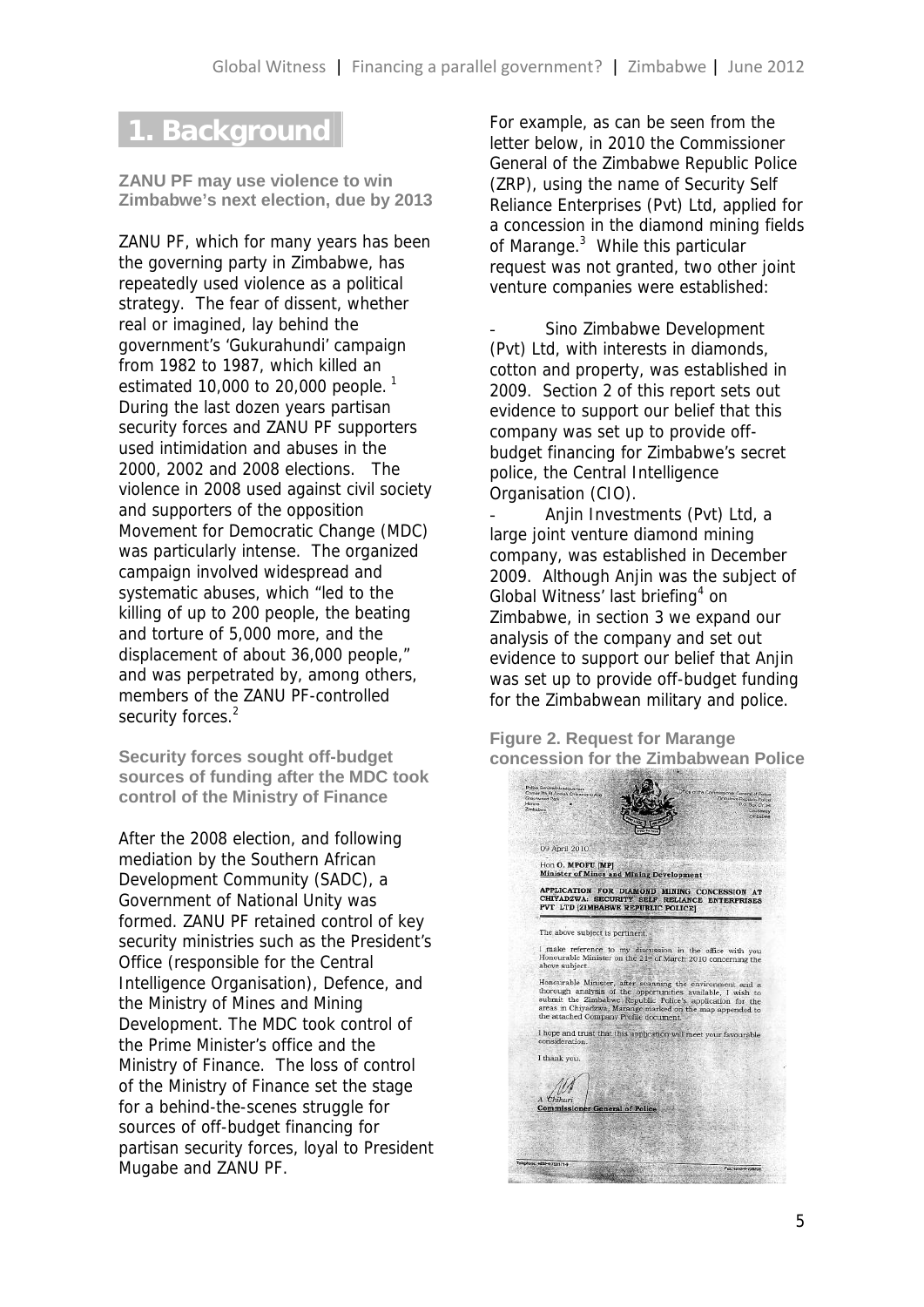# **2. Off-budget funding of the CIO?**

This section first describes the organisational structure of the CIO, and its close relationship with the Office of the President. Second, we allege that three Zimbabwean directors of Sino Zimbabwe Development are members of the CIO. Third, we describe allegations that a Hong Kong businessman named Sam Pa provided a large sum of money, and two hundred vehicles, to the CIO. Fourth, we describe how off-budget financing undermines Zimbabwe's democratic institutions and we raise the possibility that any financial and material assistance provided to the CIO could fund future human rights abuses. Finally we argue that the information provided to Global Witness justifies the investigation of Sam Pa and Sino Zimbabwe Development (Pvt) Ltd to see whether they should be placed on international sanctions lists.

**The Central Intelligence Organisation lies within the Office of the President**

The Central Intelligence Organisation is Zimbabwe's intelligence agency - or 'secret police'. It is a violent organisation, loyal to the President rather than Zimbabwe's Government of National Unity. It has its roots in the colonial regime's police 'Special Branch'. The organisation is reported to have about 3,000 personnel, together with a network of informers and agents. In each of Zimbabwe's ten provinces the CIO is represented by a Provincial Intelligence Officer; with District Intelligence Officers and Ground Coverage teams providing local intelligence and internal security functions.

Centrally, the CIO is divided into five branches<sup>5</sup>

Internal branch. Responsible for internal security. This is the most politicised branch of the CIO and is

responsible for many of the human rights abuses attributed to the CIO;

External branch. Responsible for external security, including the handling of CIO operatives attached to Zimbabwe's foreign embassies;

Security branch. Responsible for VIP security and government installations;

Economics branch. Responsible for advising the government on economic policy, divided into the Policy Planning Unit and the Economic Analysis Unit; and the

Administrative branch. Responsible for finance, personnel, training and transport.

The CIO has no independent statutory basis and is instead established as a Department in the Office of the President.<sup>6</sup> Indeed CIO operatives frequently identify themselves as members of the President's Office.<sup>7</sup> Official CIO finances are obscured in the Zimbabwean Treasury's 2012 Blue Book by being amalgamated with other spending by the Office of the President and Cabinet. The estimates for this budget line are US\$121m in 2011, rising to US\$206m in 2014. $8$  This budget is not subject to audit by the Comptroller General or any parliamentary oversight.

**Global Witness believes that members of the CIO set up a joint venture with Hong Kong businessman, Sam Pa**

The CIO sought off-budget sources of funding after the MDC took control of the Ministry of Finance. In 2009-10 members of the CIO set up Sino Zimbabwe Development, with Hong Kong businessman Sam Pa. Together with his associates Ms. Veronica Fung Yuen and Ms. Lo Fong Hung, Mr. Pa runs an opaque network of companies known as the Queensway syndicate (see box 1).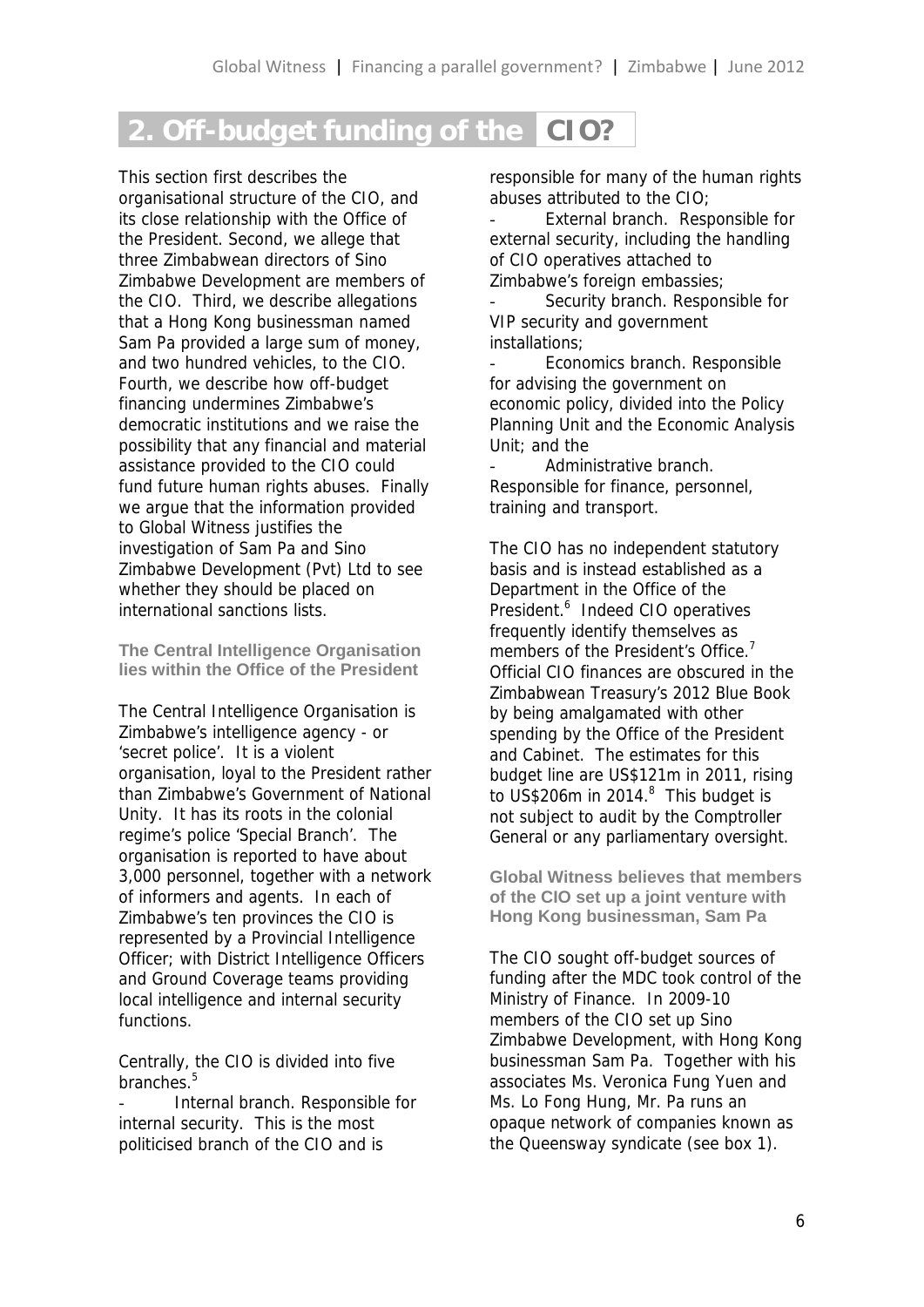Several well placed sources within the secret police have told Global Witness that Sam Pa provided large sums of funding to the CIO. This has been corroborated by a leaked CIO document, seen by Global Witness, which claims that by early 2010 Sam Pa had sent \$100 million to the secret police, and suggests that the money was paid into CIO accounts rather than to the Ministry of Finance. If true, this is a significant sum: in 2011 the budget of the CIO's parent department, the Office of the President and Cabinet, was US \$121m). Such a sum would free the CIO from having to seek funding from the Ministry of Finance, and would give the CIO considerable freedom to set its own agenda.

The same sources allege that Sam Pa delivered two hundred Nissan NP300 Hardbody pick up trucks to Zimbabwe. The delivery of Nissan vehicles was confirmed by separate sources with first hand knowledge of the delivery, interviewed by JR Warner of the Africa Center for Strategic Studies, author of a forthcoming report on the Queensway syndicate's exploitation of fragile states in Africa. There is also a

contemporaneous news report from February 2010 which reported that "The country's notorious Central Intelligence Organisation (CIO) is reported to have purchased an unspecified number of Nissan twincab trucks for as yet unexplained reasons. … [O]ur correspondent in Bulawayo reports that each CIO 'district' was given 5 vehicles to use in their operations. … 4 of these trucks (3 white and 1 grey), whose registration numbers start with ABM, are already in use and parked outside the CIO provincial headquarters at Magnet House in Bulawayo. Information remains sketchy but sources with links in the agency confirmed the vehicles were assembled in South Africa and the CIO took delivery of them in January."<sup>9</sup>

In return for this assistance, Sino Zimbabwe Development (Pvt) Ltd was granted opportunities in the diamond, cotton and property sectors. These business activities, and the structure of the companies, are detailed in the annexes to this report.

**Figure 3: Sam Pa in Zimbabwe. Mr Pa is businessman who is reported to hold leadership positions in a number of companies within the Queensway syndicate.**

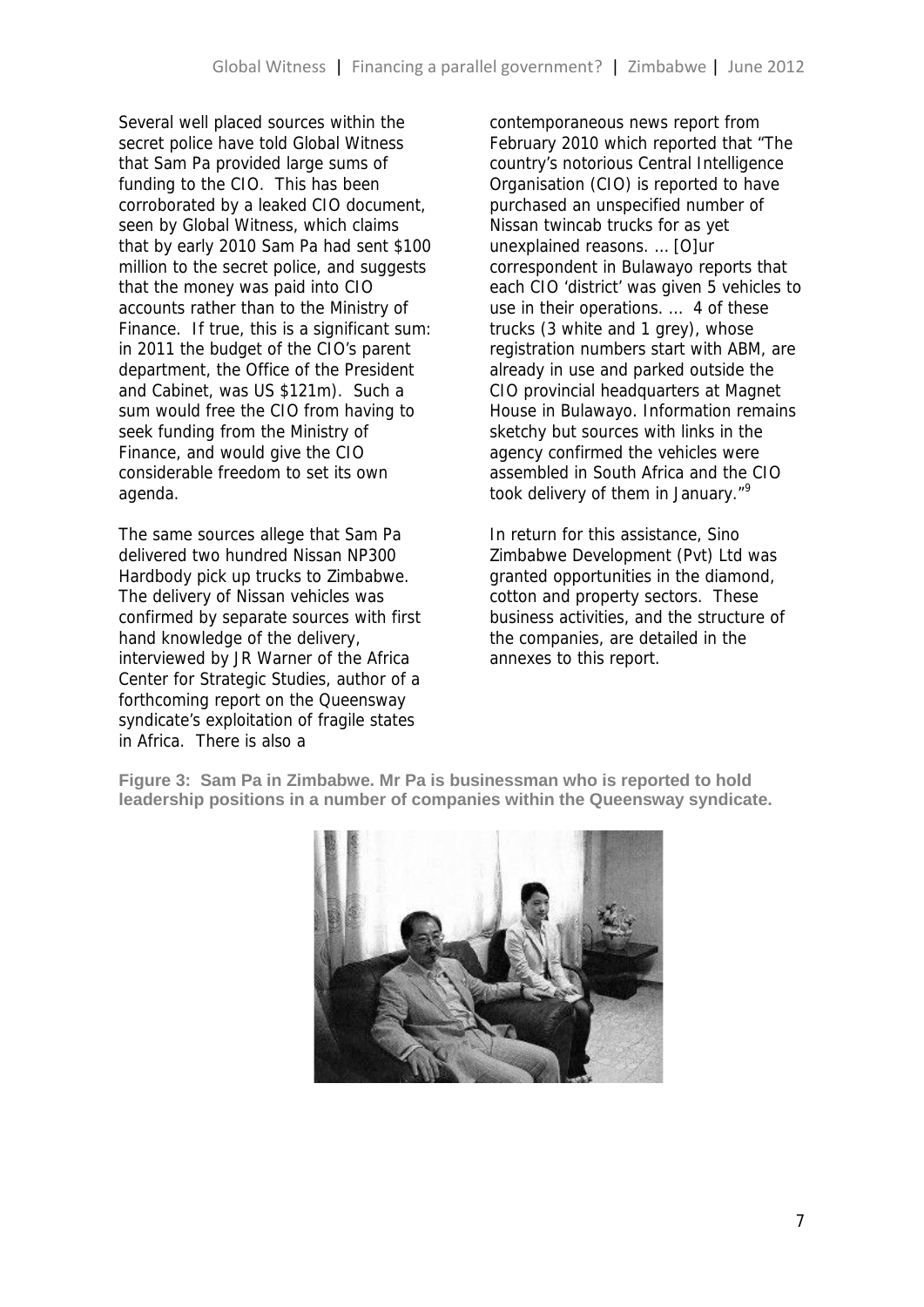#### **Box 1: The Queensway syndicate**

The Queensway syndicate is a network of over sixty companies led by private business interests in Hong Kong, many of which have their company address registered at 10/F Two Pacific Place, 88 Queensway, Hong Kong.<sup>10</sup> The primary shareholders of the syndicate are two individuals: Ms. Lo Fong Hung and Ms. Veronica Fung Yuen. Mr. Sam Pa (AKA Antonio Famtosonghiu Sampo Menezes, Xu Jinghua and Sam King) is also widely reported to hold leadership positions in a number of the companies within the Queensway syndicate. Together these individuals and companies have collaborated with a number of different governments and entities across Africa and elsewhere, including most prominently, with the Angolan national oil company Sonangol.

The syndicate is known both for its opacity and, on occasion, its ethically dubious approach to doing business. In Guinea, China Sonangol International (S) Pte Ltd and CIF Singapore Pte Ltd, signed a multi-billion dollar resource-for-infrastructure<sup>11</sup> deal with the military junta on 10 October 2009, just weeks after government forces had killed over 150 protestors, and raped over 100 women, in a sports stadium.<sup>12</sup> While the contract had been in negotiation before the massacre, the signing of the deal, which the *Economist* reported included the subsequent transfer of US \$100 million<sup>13</sup> to the junta, had the effect of giving material aid to a pariah regime which shortly afterwards was placed under African Union and European Union sanctions.

The syndicate specializes in resource-for-infrastructure deals in which the right to exploit natural resources are granted in exchange for the building of railways, housing, roads and public utilities. While much of its revenue comes from Angolan oil contracts, the syndicate has been known to operate in a number of other countries, including Argentina, Congo-Brazzaville, Guinea, Singapore, Tanzania, the United States of America, Venezuela and Zimbabwe.



**Figure 4: The Syndicate's new office, at 89 Queensway, Hong Kong**

Image courtesy of Tripadvisor.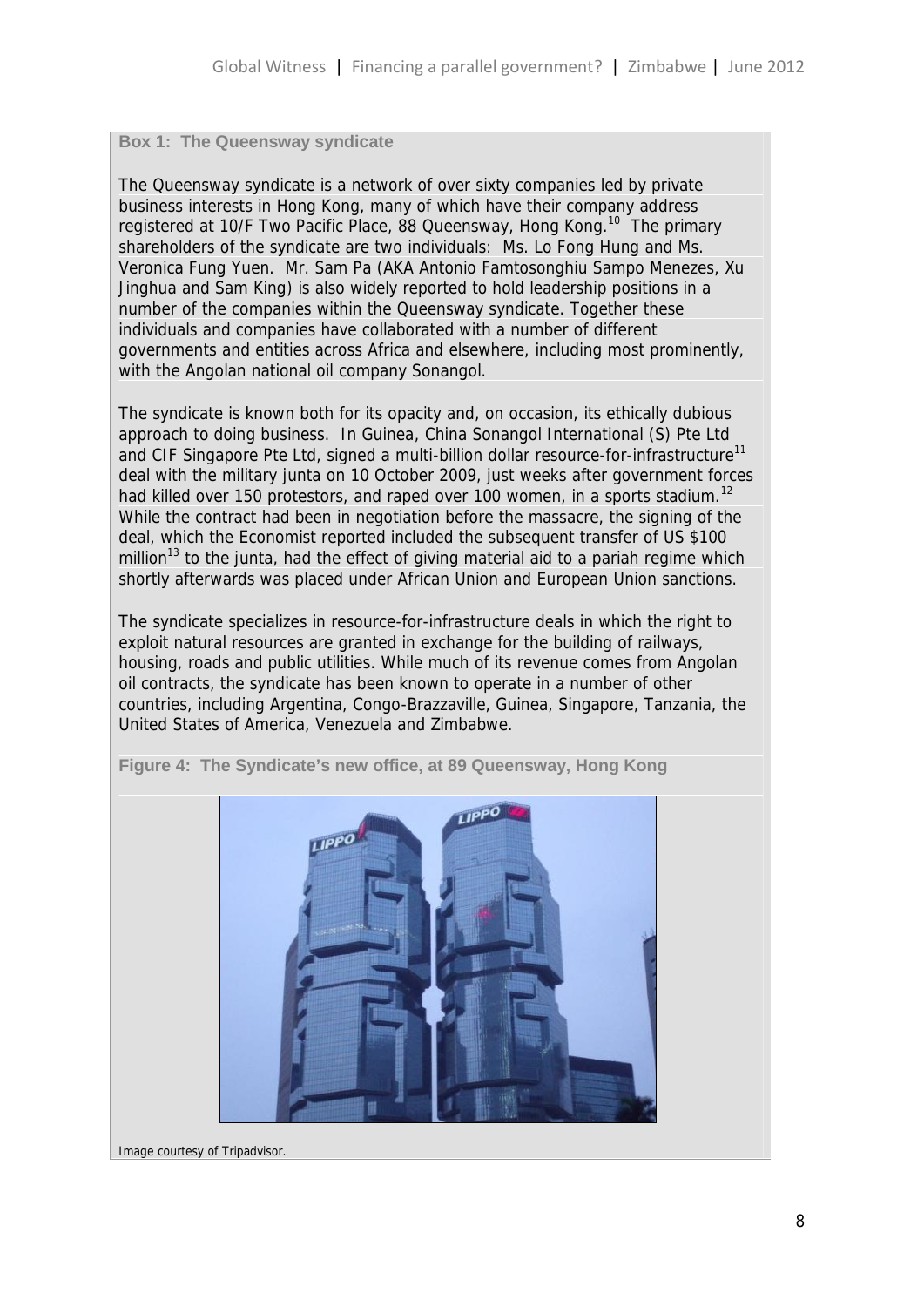**Global Witness believes that three of the Zimbabwean directors of Sino Zimbabwe Development are members of the CIO**

Members of the CIO are directors of three interlinked companies: \* - Sino Zimbabwe Development (Pte) Ltd, registered in Singapore on 12 June 2009, with directors: Lo Fong Hung, Veronica Fung Yuen, Jimmy Zerenie, Gift Kalisto Machengete and Pritchard Zhou; - Strong Achieve Holdings Ltd, registered in the British Virgin Islands on 23 March 2009, with authorised signatory: Masimba Ignatius Kamba; - Sino Zimbabwe Development (Pvt) Ltd, incorporated in Zimbabwe on 14 May

2010, with directors: Masimba Ignatius Kamba and Lo Fong Hung.

Global Witness, through information obtained from several sources within the CIO, has identified three of the Zimbabwean directors of these companies as members of the CIO.

The first, Gift Kalisto Machengete, is a director of the Zimbabwean company Sino Zimbabwe Development (Pvt) Ltd, and holds 51% of that company's shares, according to records held at the Zimbabwean company registry. Multiple sources from within the secret police identify Dr. Machengete as a Director of Finance and Administration in the CIO.<sup>14</sup> Dr. Machengete is also currently a board member of the Grain Marketing Board (GMB), and on its website he has publicly listed his career history as including employment as a research economist in the President's Department (parent department of the CIO) from 1985-1991; Economic Councillor at the Zimbabwean

Embassy in China in the 1990s; Head of Coordination and Secretariat in the President's Department in 1998; Acting High Commissioner at the Zimbabwean High Commission in Malaysia; and from 2006 he was appointed as Deputy Director Administration and Finance in the President's Department.<sup>15</sup>

The second, Pritchard Zhou, is a director of Sino Zimbabwe Development (Pvt) Ltd, according to Zimbabwe's company register. Mr. Zhou has been identified as a CIO operative by several sources within the secret police. In 2005 he was a Minister Counsellor at the Zimbabwean Embassy in South Africa. $16$  He is presently Director of the Zimbabwe National Heritage Trust.<sup>17</sup>

The third, Masimba Ignatius Kamba, is identified by one source as holding a leadership position within the Zimbabwean company, Sino Zimbabwe Development (Pvt) Ltd, although he does not appear in the Zimbabwean company register. He is, however, listed as a director of Sino Zimbabwe Development (Pte) Ltd, registered in Singapore, and as the authorised signatory for Strong Achieve Holdings Ltd, registered in the British Virgin Islands. Several credible sources within the CIO identified Mr. Kamba as another CIO member.

In addition Mr. Kamba was named in the media as a senior member of the CIO when, in 2010, he was the beneficiary of the unlawful seizure of Silverton Estate, a commercial farm.<sup>18</sup> During the seizure of the farm Kamba told the owners that he was Director of Finance in the President's Office. This claim was publicly repeated in 2010 in the newsletter of the office of the Zimbabwe Prime Minister (MDC), which alleged that Mr. Kamba is the Director of Administration in the CIO.<sup>19</sup> In some of the court documentation surrounding the farm seizure Mr. Kamba is sometimes described as Ignatius Kamba, and once gives his address as

<sup>\*</sup> Further, there is a company called Sino Zim Diamonds Ltd, registered in Hong Kong on 15 April 2010. This shares a director, Jimmy Zerenie, with Sino Zimbabwe Development (Pvt) Ltd, but Global Witness has no information to suggest that the CIO has any role in this Hong Kong company, nor that the directors or staff of Sino Zim Diamonds Ltd had any knowledge of any CIO involvement in 'Sino Zimbabwe Development'.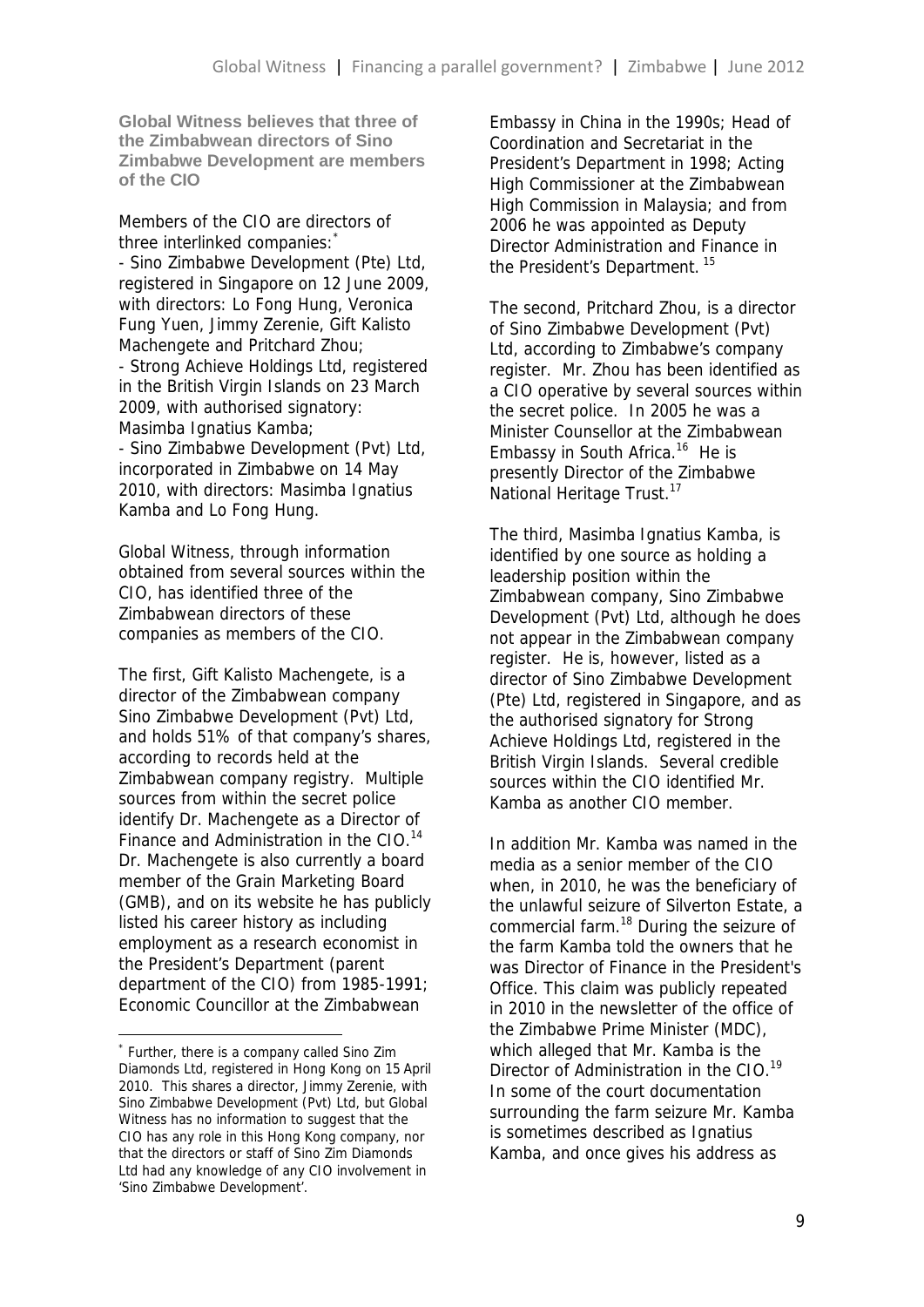Private Bag 0095, Gaborone, the address of the SADC secretariat in Botswana.

There are also several public reports of men named Ignatius Kamba, Masimba Kamba or I.M. Kamba, who may be the same man, but Global Witness has not been able to confirm that they are one and the same person. In 1998 an Ignatius Kamba was a Counsellor in Zimbabwe's Mission to the European Union.<sup>20</sup> In 2004 in a list of the Reserve Bank of Zimbabwe's governing board an I.M. Kamba was publicly listed as Acting Director of Economics, in the President's Department.<sup>21</sup> A man named Masimba Kamba was appointed to the board of the National Oil Company of Zimbabwe (NOCZIM) in 2006. $^{22}$  Finally, in 2011, a Masimba Kamba attended, as a SADC representative, an 'ASEAN-EU High Level Expert Workshop on Preventive Diplomacy and International Peace Mediation', held in Indonesia. $^{23}$ 

Sino Zimbabwe Cotton Holdings, a company which Global Witness believes to be in effect the same company as Sino Zimbabwe Development (Pvt) Ltd, is accused of being represented by senior ZANU PF politicians and serving and retired CIO officers during a 2010 dispute over the company's behaviour in the  $cotton$  industry. In court documents<sup>24</sup> senior Zanu-PF government officials are alleged to have "spearheaded" the entry of the company into Zimbabwe. These officials include Hon. Saviour Kasukuwere, the Minister of Youth Development, Indigenization and Empowerment; Hon. Nicholas Goche, Minister of Transport; and Assistant Commissioner Martin Kwainona, a police officer and member of President Mugabe's personal bodyguard unit.<sup>25</sup> Mr. Goche and Mr. Kasukuwere are on both the European Union (EU) and United States sanctions lists, while Mr. Kwainona is on the EU sanctions list: all three are accused of sponsoring violence.<sup>26</sup>

Global Witness interviewed some of the parties to the dispute. They alleged that during meetings between the parties, Sino Zimbabwe Cotton Holdings was represented by former members of the CIO. On one occasion, a currently serving senior member of the CIO represented Sino Zimbabwe Cotton Holdings.<sup>27</sup> At District levels also Global Witness interviewees identified local Sino Zimbabwe Cotton Holdings representatives as CIO officers, who were permanently based in the areas where they operated and were well known to locally based cotton companies.<sup>28</sup>

**Sam Pa's apparent financial support for the CIO undermines Zimbabwean democratic processes and institutions**

By its very nature off-budget financing of the security sector undermines Zimbabwean democratic processes and institutions. The cross-party Government of National Unity (GNU) should decide its spending priorities through collective agreement in cabinet. Zimbabwe's National Security Council should set a national security strategy, and the GNU should raise taxes to fund these priorities. The process of managing expenditure and raising revenues should be carried out the Ministry of Finance, overseen by the cabinet of the GNU. These processes should be scrutinized by Parliament. Off budget financing undermines Zimbabwean democracy by allowing security forces to set, and fund, their own agenda.

However, Sam Pa's apparent support for the CIO may undermine Zimbabwean democracy more directly. According to a source within the organisation, the CIO has allocated funding from Sam Pa towards:

the planned construction of a CIO training college. This is not to be confused with the Military Defence College being constructed by Anhui Foreign Economic Construction (Group)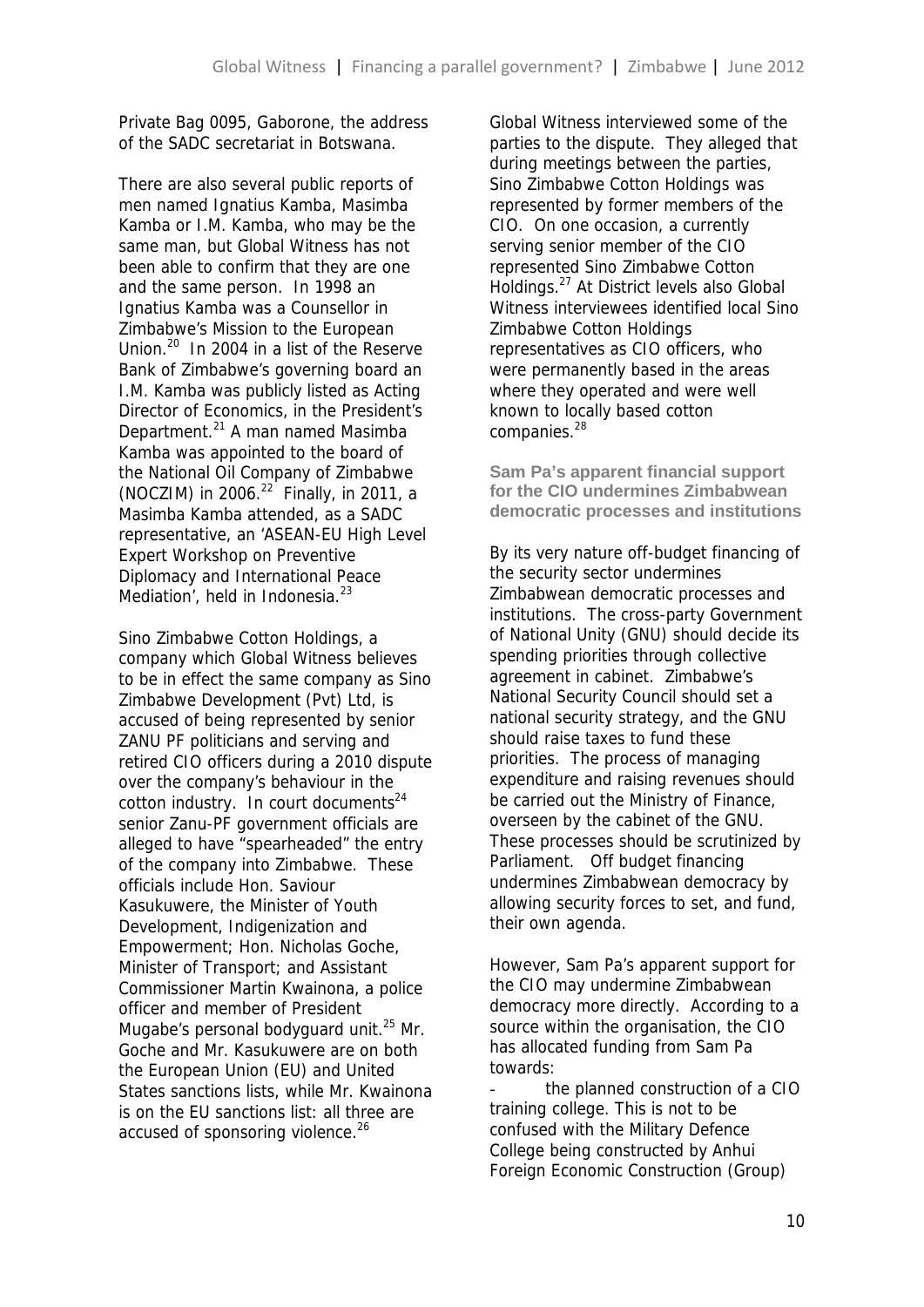and paid for with the profits from Anjin Investments (Pvt) Ltd:<sup>29</sup>

two covert operations termed Operation Black Hawk and Operation Spiderweb, designed to discredit Prime Minister Tsvangarai, Finance Minister Biti, and Hon. Welshman Ncube ahead of the next election;

the training of CIO operatives jamming the radio stations Voice of America and SW Radio Africa. The jamming is said to take place from a location in Hillside, Harare, off the Chiremba Road;

the training of South Sudanese intelligence operatives by the CIO at the CIO Training Academy in St Patricks Rd, Hatfield in Harare, and in Juba, South Sudan<sup>30</sup>

The existence of Operation Spiderweb has been independently confirmed by a senior Zimbabwean government official. We have not been able to corroborate the existence of other programmes, including Operation Black Hawk. Moreover, even if these programmes exist, it is difficult to directly link one source of finance with a particular programme as funding can be fungible. Further, even if true, there is no evidence to suggest that Sam Pa was aware of how his donation was spent, although he could have reasonably foreseen such expenditure, given the poor reputation of the CIO. Nevertheless, if it is true that the CIO is engaged in covert activities to discredit senior politicians from the Movement for Democratic Change, then this has the propensity to directly undermine Zimbabwean democratic processes and institutions.

**Sam Pa's apparent financial support for the CIO could fund future human rights abuses**

It is also possible that off-budget financing of the CIO could fund future human rights abuses in the run up to the next election. Local human rights groups have compiled detailed reports setting

out how members of the CIO were involved in organising the violence in the 2008 election, which focused on supporters of the opposition MDC. For example:

in Muzarabani North and South and Mazowe North a CIO operative was allegedly in charge of local bases where victims were murdered: 31

in Mount Darwin South a senior CIO official is alleged to have part financed the Zanu PF district office which organised the violence in the district:  $32$ 

in Makoni South a CIO operative was allegedly in charge of a local base at which an MDC supporter was beaten:  $33$ 

in Nyanga North a CIO operative was in charge of the DDF Ruwangwe base from where MDC supporters were allegedly intimidated: 34

a CIO official was sued by the Director of the Zimbabwe Peace Project, Jestina Mukoko, for his alleged role in her abduction and torture in 2008.<sup>35</sup>

More recently, unconfirmed news reports have identified CIO agents using Nissan pick up trucks in a number of alleged human rights violations:

In January 2012 a mechanic, Bornface Mvemve, was test driving an MDC owned vehicle in Msasa, Harare. It was reported that, as he was driving, a grey Nissan Hardbody double cab with no number plates overtook his car and suddenly blocked his way. Three men assaulted him, poured beer over him, smashed the MDC vehicle's windows and then left the scene.<sup>36</sup>

- In January 2011 an MDC activist Julius Mutavira Gono of ward 10, Madzimure village, Chiredzi South constituency was reported to have been beaten in broad daylight by three members of the CIO who drove to his house in a Nissan twin cab with unmarked plates.<sup>37</sup>

In August 2011 three CIO agents who were reported to be intimidating MDC activists ahead of constitutional outreach meetings in the Chipinge, Chipinge South and Musikavanhu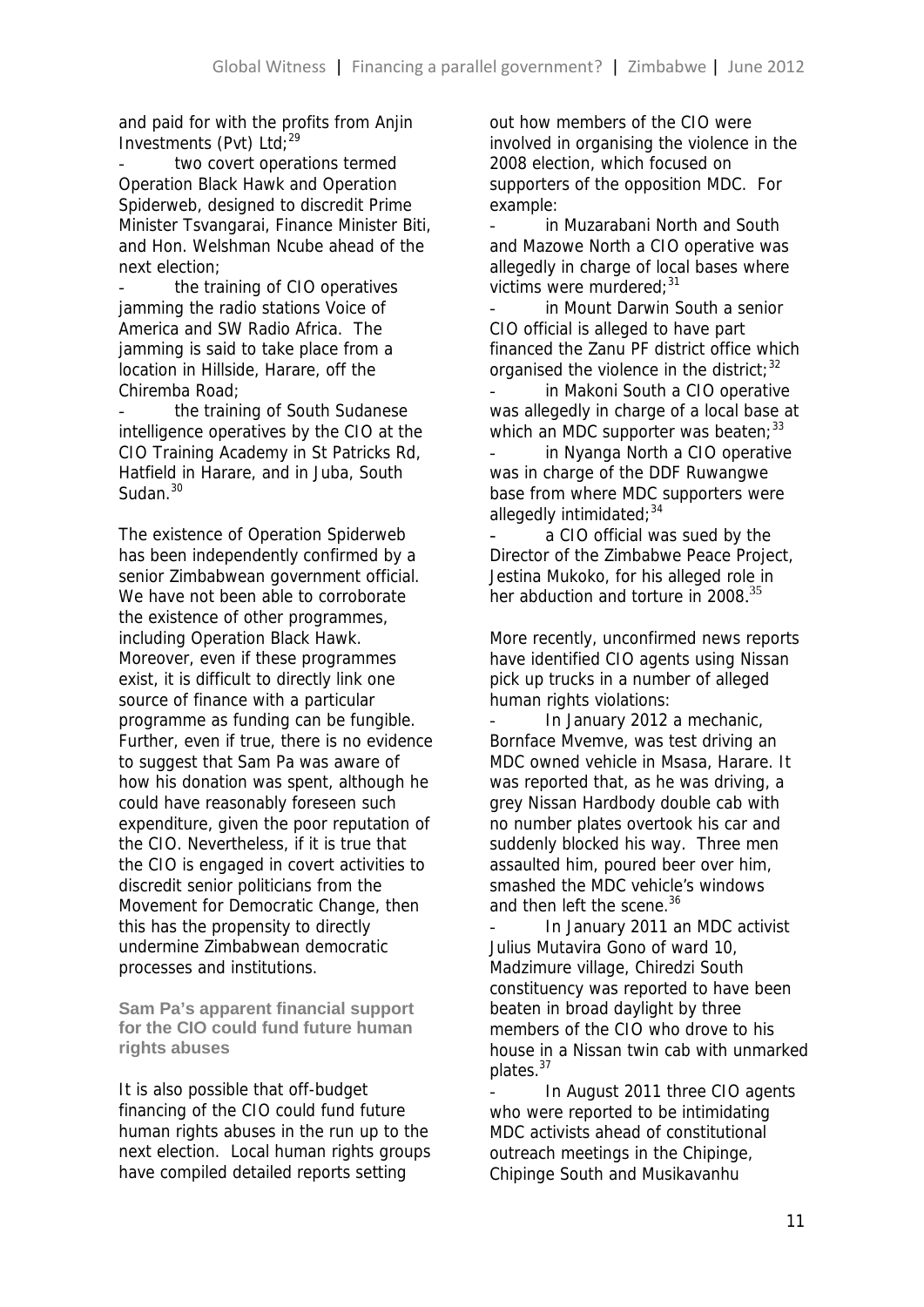constituencies used white Nissan double cabs with the registration plates ABM\*\*\*\*, ABM\*\*\*\*, and ABM\*\*\*\*. After the exposure of these registration details by SW Radio Africa the number plates were removed by the CIO.<sup>38</sup>

While there are some similarities between these reports (for example, the ABM number plates seen in both Bulawayo and Chipinge – see page 7) it

is impossible to know whether these are the same vehicles donated by Sam Pa to the CIO.

The next election will inevitably lead to heightened political tensions. While abuses are not inevitable, ZANU PF's use of violence as an electoral strategy at past elections means that there is a risk that CIO agents will be deployed to intimidate and attack political opponents.

**Figure 5: CIO operative photographing Global Witness staff during Kimberley Process Review mission to Zimbabwe, 2010**



#### **Recommendation**

Global Witness believes that the activities of Sam Pa, Sino Zimbabwe Development (Pvt) Ltd and Anjin Investments (Pvt) Ltd should be investigated by relevant authorities to see if their actions undermine Zimbabwean democratic institutions or risk funding future human rights abuses and therefore meet the threshold<sup>\*</sup> for being placed on targeted sanctions lists.

<sup>\*</sup> Executive Order 13469, setting out the basis for including someone on the U.S. sanctions list ,includes those persons or entities determined "to be owned or controlled by, directly or indirectly, the Government of Zimbabwe or an official or officials of the Government of Zimbabwe … to have engaged in actions or policies to undermine Zimbabwe's democratic processes or institutions … to be responsible for, or to have participated in, human rights abuses related to political repression in Zimbabwe … to be engaged in, or to have engaged in, activities facilitating public corruption by senior officials of the Government of Zimbabwe … to have materially assisted, sponsored, or provided financial, material, logistical, or technical support for, or goods or services in support of, the Government of Zimbabwe, any senior official thereof, or any person whose property and interests in property are blocked ...".

EU Council Regulation 314/2004 includes Article 2 which states: "It shall be prohibited … to provide financing or financial assistance related to military activities, including in particular grants, loans and export credit insurance, for any sale, supply, transfer or export of arms and related materiel, directly or indirectly to any person, entity or body in, or for use in Zimbabwe." Article 6 of the Regulation states "All funds and economic resources belonging to individual members of the Government of Zimbabwe and to any natural or legal persons, entities or bodies associated with them as listed in Annex III shall be frozen. … No funds or economic resources shall be made available, directly or indirectly, to or for the benefit of natural or legal persons, entities or bodies listed in Annex III. … The participation, knowingly and intentionally, in activities the object or effect of which is, directly or indirectly, to promote the transactions referred to [above] shall be prohibited." It is to Annex III, a list of sanctioned individuals and entities, to which we argue Sam Pa, Anjin and Sino Zimbabwe Development should be added.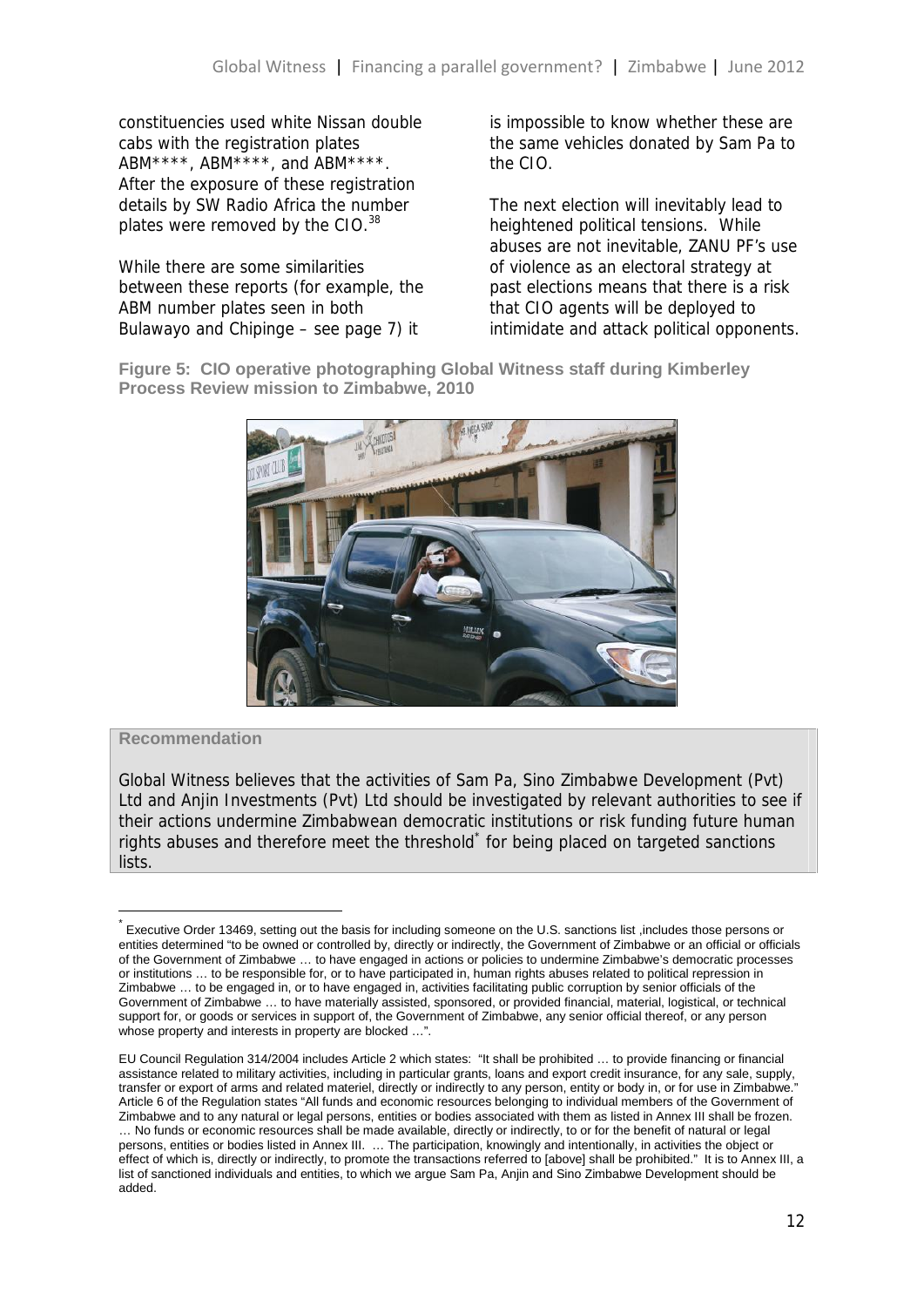# **3. Off-budget funding of the military by Anjin?**

Global Witness previously wrote about Anjin Investments (Pvt) Ltd in our briefing *Diamonds: A Good Deal for Zimbabwe?* Here we restate some of the evidence setting out the extent of Zimbabwean military and police *control* of the company and introduce new evidence on the *ownership* of Anjin. This section first explains the controversy surrounding Marange diamonds. Second, we describe how Anjin is ostensibly a joint venture between a previously unknown Zimbabwean company and a Chinese construction firm. Third, we reveal that half of Anjin's shares are held by Zimbabwe's Judge Advocate General and set out our belief that these shares are held on behalf of the Zimbabwean Ministry of Defence. To conclude, we assess a new claim that Anjin has not paid any taxes to the MDC controlled Ministry of Finance.

**The situation in the Marange diamond fields has evolved from small scale mining accompanied by violence, to large modern mining operations granted concessions in controversial circumstances**

The discovery of diamonds at Marange in 2006 resulted in the arrival of many thousands of small scale miners. This period was characterized by violence, smuggling, corruption and intimidation of diamond diggers. In the autumn of 2008 the government launched Operation Hakudzokwi or 'You will not return' – designed to secure the Marange diamond fields for government control. Soldiers, police and helicopter gunships were deployed, resulting in the killing and wounding of many artisanal miners.<sup>39</sup>

After Operation Hakudzokwi, the government began to grant concessions in Marange. The first to receive concessions were two previously unknown firms named Mbada Diamonds (Pvt) Ltd and Canadile Miners (Pvt) Ltd. Fifty percent of Mbada is owned by Grandwell Holdings registered in Mauritius, and 49.99 per cent of Grandwell is now owned by Transfrontier Mining, in turn owned by a network of companies registered in secrecy jurisdictions.<sup>40</sup> Canadile soon collapsed and its concession was taken over by Marange Resources (Pvt) Ltd, wholly owned by the parastatal Zimbabwe Mining Development Corporation (ZMDC). Press reports indicate that the new chair of Marange Resources is retired Colonel Tshinga Dube, head of Zimbabwe Defence Industries (an entity which is on the EU and US sanctions  $lists)$ .  $41$ 

More recent concessions include Sino Zimbabwe Development (Pvt) Ltd (who are reported to have left their concession, and whose activities are described in more detail in annex 1); Diamond Mining Corporation, a joint venture between the ZMDC and Pure Diam, a company registered in Dubai, United Arab Emirates; and Anjin Investments  $(Pvt)$  Ltd.<sup>42</sup>

There are now four companies mining diamonds in earnest in Marange: Mbada, Marange Resources, Diamond Mining Corporation and Anjin. These are established operations using up-to-date technology, with modern security protocols.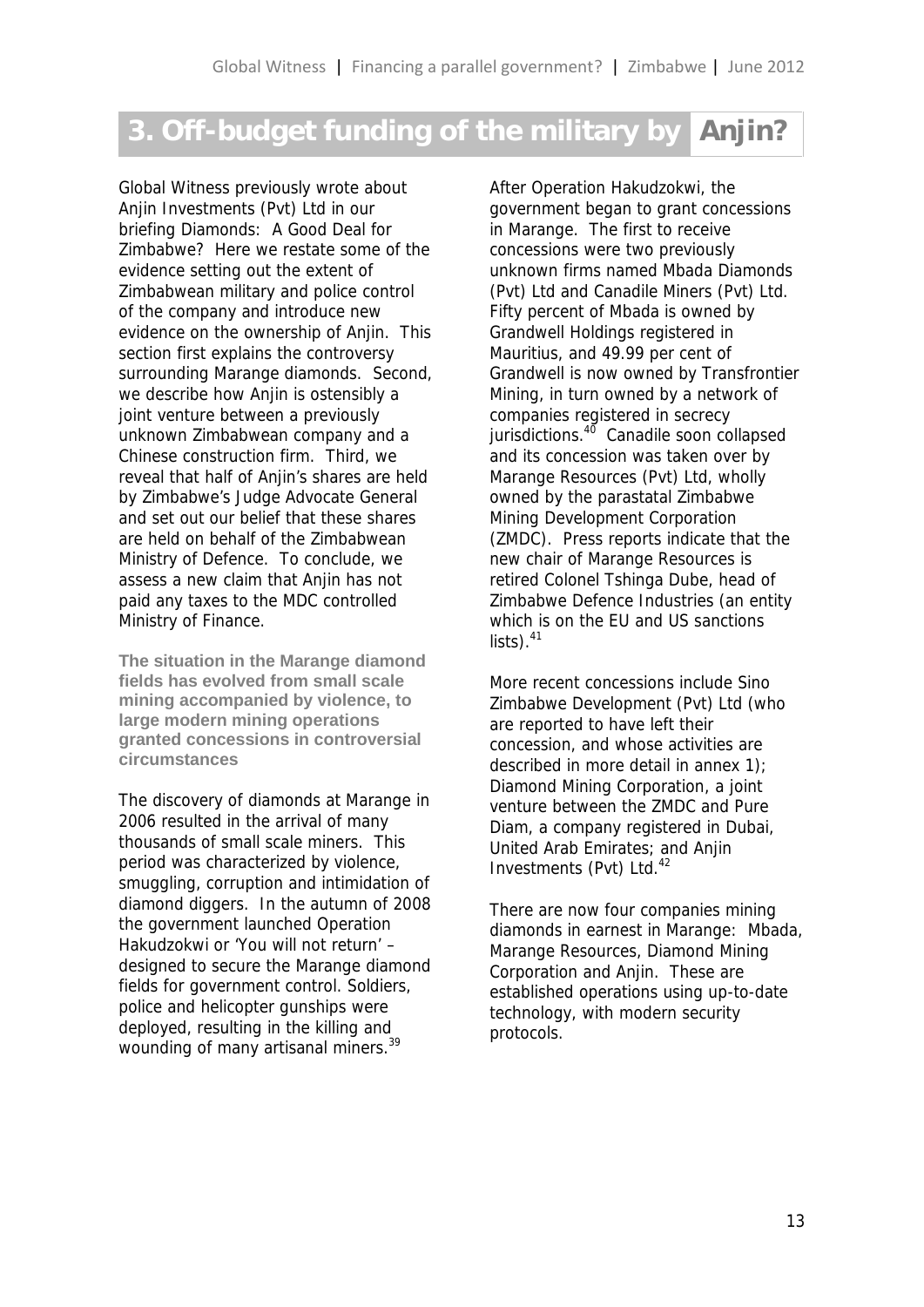

#### **Figure 6: Marange diamond fields, concession blocks**

**Key**

- Anjin operates in block C and Eii.
- Mbada operates in block A, P, the top half of concession block I, and an area North of block A and I
- Diamond Mining Corporation operates in blocks Ei, and F.
- Sino Zimbabwe operated in blocks H and D.
- Marange Resources operates in block B, K, J and G, and the bottom half of block I.

**Anjin is ostensibly a joint venture between Matt Bronze (Pvt) Ltd and a Chinese construction company**

Anjin Investments (Pvt) Ltd is a joint venture between Matt Bronze (Pvt) Ltd, a previously unknown Zimbabwean firm, and Anhui Foreign Economic Construction Group (AFEC(G)), a large Chinese construction company.

In Zimbabwe AFEC(G) is building a new National Defence College. The deal is financed by a US\$98 million loan from the Chinese state-owned Exim Bank<sup>43</sup> and it has been reported in the press that

the terms of the loan include a provision for repayment of the debt using revenues from Anjin.<sup>44</sup>

The letter below from the Zimbabwean Ministry of Mines describes Matt Bronze as the company "which the Zimbabwe Minerals Development Corporation (ZMDC) used to cooperate and sign agreements with Anhui Foreign Economic Construction (Group)".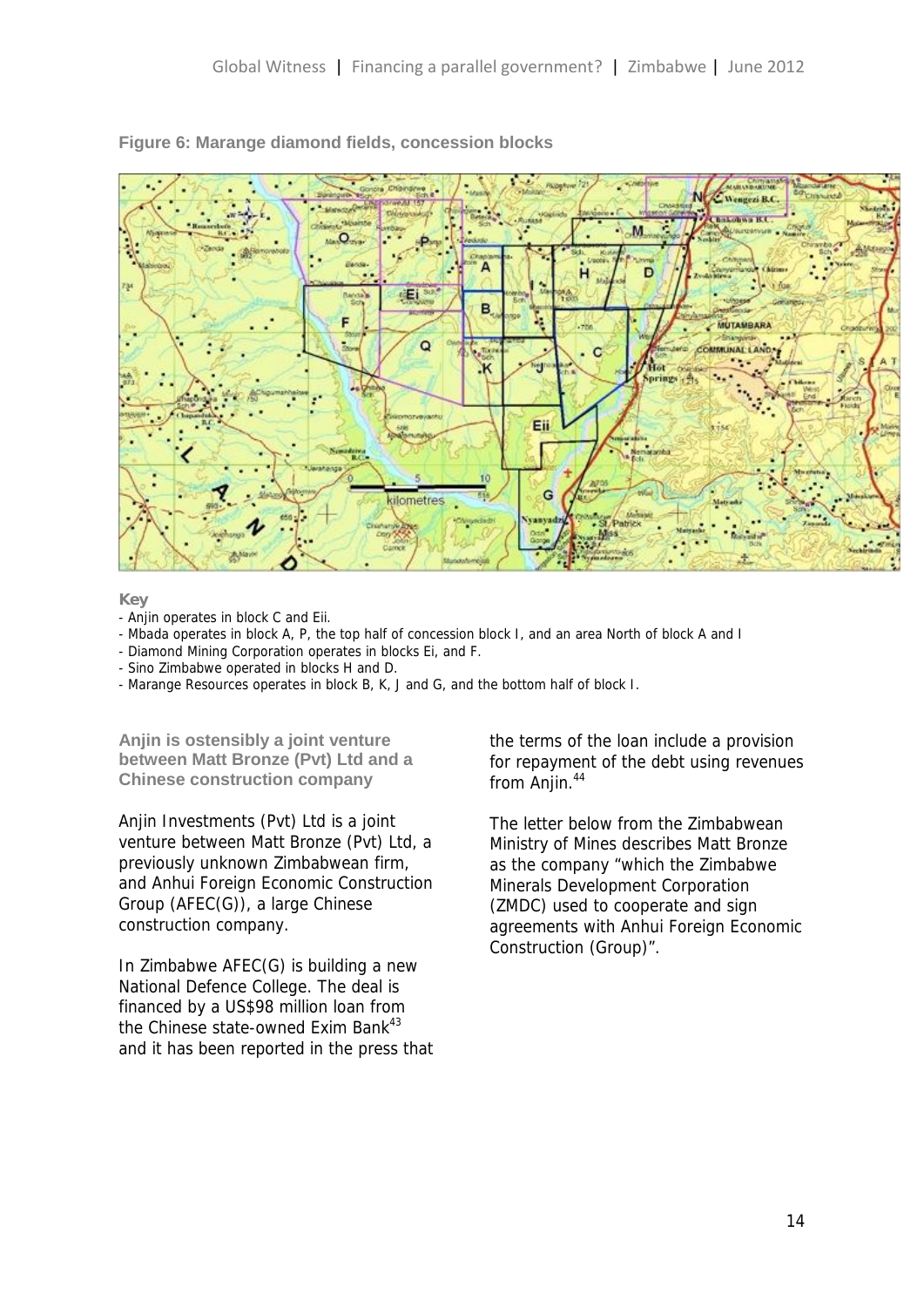**Figure 7. Letter from Ministry of Mines to Anjin, 2010**

|                                               | All encrespondence should be addressed to<br>"THE SECRETARY"<br>Telephone: 177022/9<br>Fascarale: 75378cv777944<br>Private Bag CY 7709, Causeway, Humm                                                                                                                                                                                                                                                                                   | <b>ZIMBABWE</b> | Reference:<br>Office of the Permanent Secretary<br>of Mines and Mining Development<br>Mr. T. Musukutwa<br><b>ZIMRE CENTRE</b><br>Cor. Newame Nicurumah and 1 'Calenwira'<br><b>Elseane</b> |  |
|-----------------------------------------------|------------------------------------------------------------------------------------------------------------------------------------------------------------------------------------------------------------------------------------------------------------------------------------------------------------------------------------------------------------------------------------------------------------------------------------------|-----------------|--------------------------------------------------------------------------------------------------------------------------------------------------------------------------------------------|--|
|                                               | 2 February 2010                                                                                                                                                                                                                                                                                                                                                                                                                          |                 |                                                                                                                                                                                            |  |
|                                               | Ref: Special Grant 4765                                                                                                                                                                                                                                                                                                                                                                                                                  |                 |                                                                                                                                                                                            |  |
|                                               | Anjin Investments (Pvt) Ltd                                                                                                                                                                                                                                                                                                                                                                                                              |                 |                                                                                                                                                                                            |  |
| Dear Sirs.                                    |                                                                                                                                                                                                                                                                                                                                                                                                                                          |                 |                                                                                                                                                                                            |  |
|                                               | CESSION OF PART OF SPECIAL GRANT 4765 FROM ZIMBABWE MINING<br>DEVELOPMENT CORPORATION (ZMDC) TO ANJIN INVESTMENTS (PVT) LTD<br>The above mentioned matter refers.                                                                                                                                                                                                                                                                        |                 |                                                                                                                                                                                            |  |
|                                               |                                                                                                                                                                                                                                                                                                                                                                                                                                          |                 |                                                                                                                                                                                            |  |
|                                               | We are pleased to confirm that cession of part of SPECIAL GRANT 4765<br>measuring 3731 hectares from ZMDC to Anjin Investments (Pvt) Ltd giving<br>exploration, prospecting and mining rights, has been approved by the<br>Secretary for Ministry of Mines and Mining Development. Matt Bronze (Pvt)<br>Ltd is the company which ZMDC used to cooperate and sign agreements with<br>Anhui Foreign Economic Construction (Group) Co. Ltd. |                 |                                                                                                                                                                                            |  |
|                                               | Anjin Investments (Pvt) Ltd is a Joint Venture between Matt Bronze (Pvt) Ltd<br>and Anhui Foreign Economic Construction (Group) Co., Ltd.                                                                                                                                                                                                                                                                                                |                 |                                                                                                                                                                                            |  |
|                                               |                                                                                                                                                                                                                                                                                                                                                                                                                                          |                 |                                                                                                                                                                                            |  |
| $46.57\,\mu_{\rm B}$<br><b>V. VERA</b><br>Cc: | ACTING SECRETARY FOR MINISTRY OF MINES AND MINING DEVELOPMENT<br>Mining Commissioner, Harare<br>Attention: Mr. P. Shumba                                                                                                                                                                                                                                                                                                                 |                 |                                                                                                                                                                                            |  |
|                                               | Zimbabwe Mining Development Corporation<br>Attention, Mr. R. Karemba                                                                                                                                                                                                                                                                                                                                                                     |                 | PERMANENT SECRETARY<br>MINISTRY OF MINES & MINING<br>DEVELOPMAENT<br>0 2 FEB 2010<br>P BAG 7709 CAUSEWAY<br>TEL: 04-777043 FAX: 777043                                                     |  |

Global Witness has visited the

Zimbabwean company registry to look at the records for Matt Bronze (Pvt) Ltd. The directors there are listed as Mr. Shelton Wandai Kativhu and Ms. Pennelope Rujeko, two individuals who have no public profile in the mining sector. The company was incorporated on 24 April 2008, and records its address as the 9th Floor, Travel Centre, Corner of 3rd St and Jason Moyo Avenue, Harare.

Other directors, shareholders and beneficial owners of Matt Bronze are not recorded. The following paragraphs set out the reasoning for our belief that Matt Bronze is a front company for the Zimbabwean Ministry of Defence, military and police.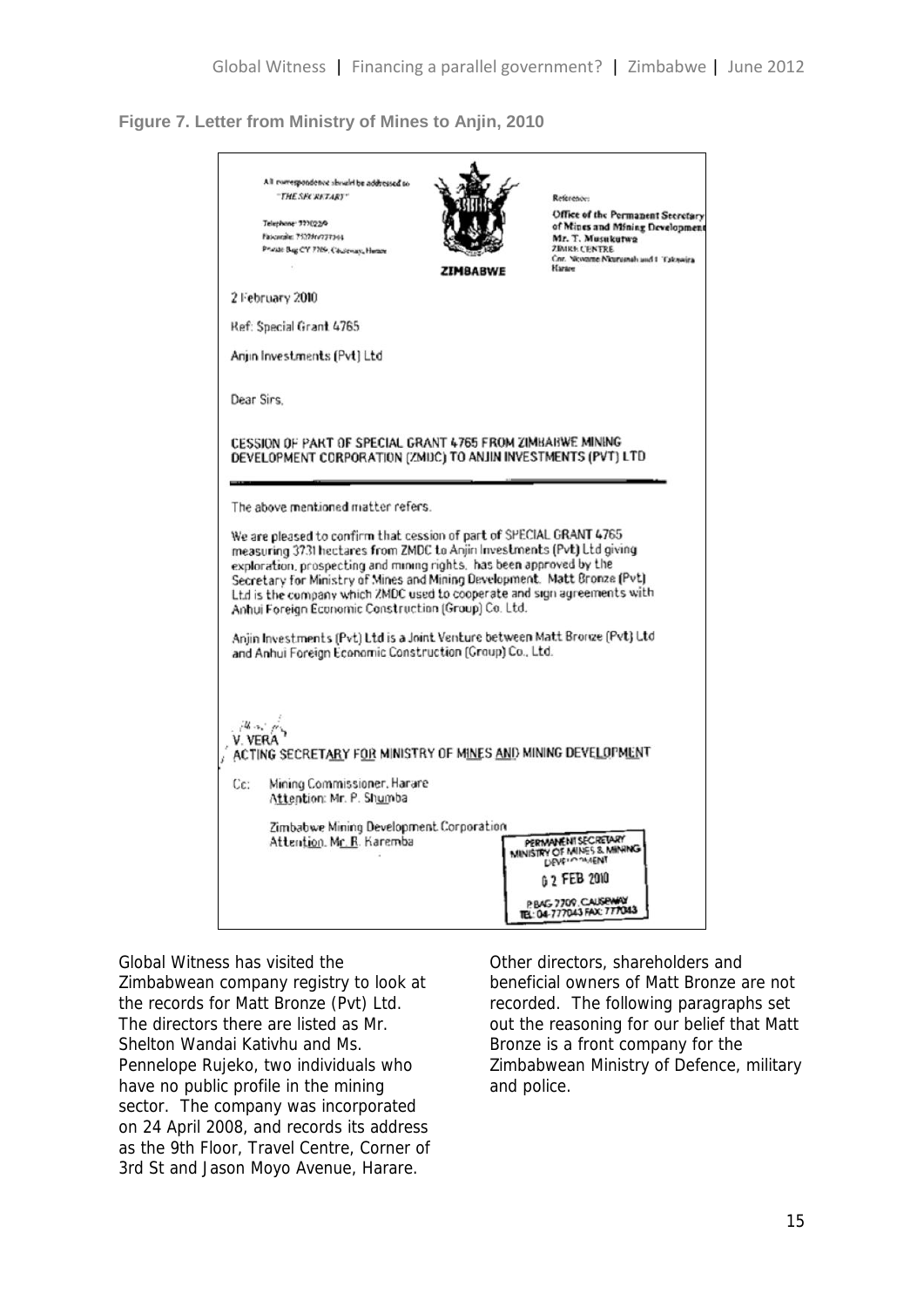**Half of Anjin's shares are held by a Zimbabwean military lawyer…**

The company records for Aniin itself are revealing. Anjin Investments (Pvt) Ltd's directors are listed at the registry as Jiang Zhaoyao, Chen Qing, Peng Zheng, Li Zhonggi, Huang Xianjue, all with Chinese nationality. The only Zimbabwean director listed is the company secretary and principal officer, Brigadier-General Charles Tarumbwa. An affidavit records a resolution making Anjin a joint venture between Matt Bronze (Pvt) Ltd, the principal officer of which is Tarumbwa, and Anhui Foreign Economic Construction (Group). The agreement was signed by Peng Zheng on behalf of AFEC(G) and Tarumbwa for Matt Bronze. The company register also states that Anjin's share capital is made up of US\$2,000, consisting of 2,000 ordinary shares, which are shared equally between Tarumbwa and Zheng.

So who is this Brigadier General Charles Tarumbwa, who owns half of Anjin? In 2006 the United Nations listed Tarumbwa as Judge Advocate General at the Ministry of Defence.<sup>45</sup> In 2011 the International Committee of the Red Cross records his identity as a military lawyer at the Ministry of Defence.<sup>46</sup> Tarumbwa is listed on the current EU sanctions list because he was "directly involved in the terror campaign waged before and during the elections" in Manicaland and Mutare South.<sup>47</sup>

Tarumbwa played a role in a past attempt to set up a military owned joint venture. He is also the company secretary for Russzim Mining, a company registered in 2006. Company records for Russzim Mining includes correspondence from Zimbabwe Defence Industries (ZDI) registering Russzim as a joint venture, and appointing retired Colonel Tshinga Dube (head of ZDI) to sign articles of association with Russzim. The records also include a letter from T.K. Maphosa, the Permanent Secretary at the Ministry

of Defence at the time of Russzim's incorporation, advising that a waiver of registration fees has been granted.

**…and Anjin's executive board is partly controlled by the Zimbabwean police, military, and Ministry of Defence**

The Chinese members of the executive board Mr. Jian Qingde, Mr. Jiang Diaru, Mr. Tian Shiyue, Mr. Jiang Zhaoyao, and Mr. Li Renfu, Mr. Zhang Shibin and Ms. Lu Qingxia.<sup>48</sup>

The Zimbabwean executive board members of Anjin are:

Mr. Martin Rushwaya, the permanent secretary in the Ministry of Defence: 49

Mr. Oliver Chibage, a commissioner in the Zimbabwe Republic Police (ZRP);<sup>50</sup>

Ms. Nonkosi M. Ncube, a commissioner in the  $ZRP:51$ 

Mr. Munyaradzi Machacha, a ZANU PF director of publications;  $52$ 

Mr. Mabasa Temba Hawadi, a director of Marange Resources (Pvt) Ltd, a subsidiary of the  $ZMDC$ ;<sup>53</sup>

- Mr. Morris Masunungure, a current or retired officer in the Zimbabwe Defence Forces (ZDF):<sup>54</sup>

Mr. Romeo Daniel Mutsvunguma, a retired colonel in the ZDF alleged by Human Rights Watch to have participated in violence in 2008.<sup>55</sup>

We wrote to Anjin Investments to give them a chance to comment on the makeup of their board. Anjin's (Chinese) General Manager replied that "Zimbabwean members of the executive board of Anjin Investments (Pvt) Ltd are appointed by Zimbabwean government. Chinese side [sic] pays close attention to the operation management and partner's cooperation of the company, as for the status and political background of Zimbabwean members, it is not reasonable for us to investigate or research. Please kindly understand."<sup>56</sup>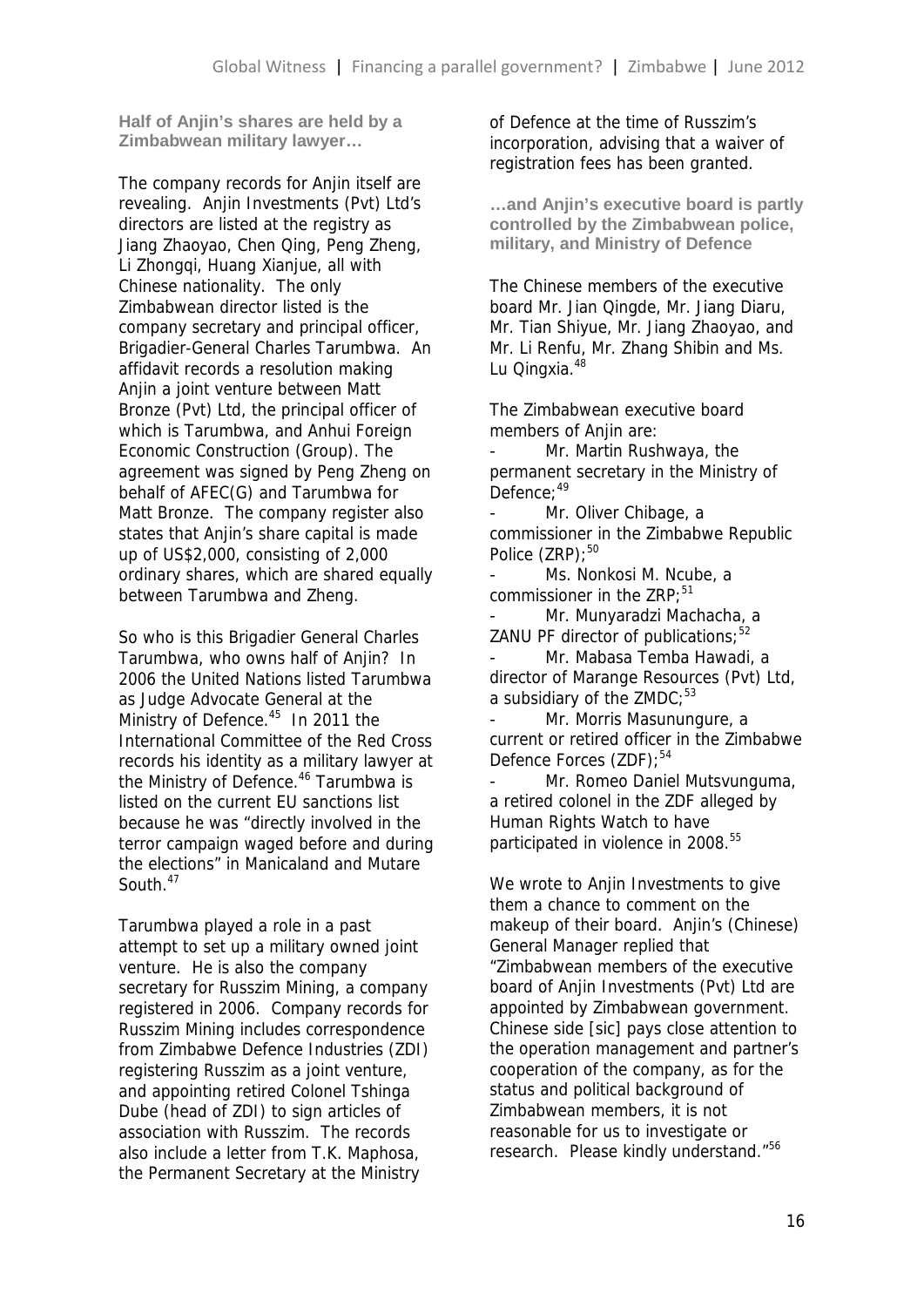**Figure 8. At the occasion of the granting of the mining licence Anjin executives meet President Robert Mugabe and Minister of Defence Hon. Emmerson Mnangagwa.**



**It is possible that the Marange concession was granted to Anjin by the Defence Minister Emmerson Mnangagwa, a front-runner to succeed President Mugabe**

It has been alleged by an MDC parliamentarian that Anjin's mining concession was granted by Defence Minister Emmerson Mnangagwa when the minister of mines was on leave and Mnangagwa was acting Minister of Mines.<sup>57</sup> Mnangagwa is one the front runners to succeed 88 year old President Robert Mugabe as the leader of ZANU PF, and recently declared that he was "ready to rule".<sup>58</sup> Global Witness has not been able to independently confirm that it was Mnangagwa who granted the licence but, as can be seen from the photo above, he was present when Anjin was granted its mining licence.

Global Witness put this allegation to Anjin Investments, who said instead that President Mugabe granted the concession: "We hereby explain that Anjin Investments (Pvt) Ltd was awarded a concession in the Marange diamond fields, the concession was issued by Ministry of Mines and granted by His Excellence President Mugabe personally by legal procedures."<sup>59</sup>

**Global Witness believes that Anjin is part owned and part controlled by the Zimbabwean military, police and Ministry of Defence**

It is possible, just, that Matt Bronze is a genuine mining company which owns half of Anjin. It is also possible that Brigadier General Tarumbwa owns half of Anjin's shares in a personal capacity, or on behalf of well connected individuals. However, Global Witness believes that it is more likely that Matt Bronze is a front for the military and police as corporate entities. Factors such as Tarumbwa's formal role as a senior law officer at the Ministry of Defence, the involvement of Tarumbwa and the former Permanent Secretary of the Ministry of Defence in the incorporation of Russzim, the presence of the current Permanent Secretary on Anjin's Executive Board, and the possible role of Defence Minister Mnangagwa in granting the mining licence, lead us to conclude that Anjin is likely to be part owned and part-controlled by the Zimbabwean military, police and Ministry of Defence.

This claim is denied by Aniin who wrote to us: "Aniin Investments (Pvt) Ltd has never been controlled by Zimbabwean military or police. It is AFECC and Matt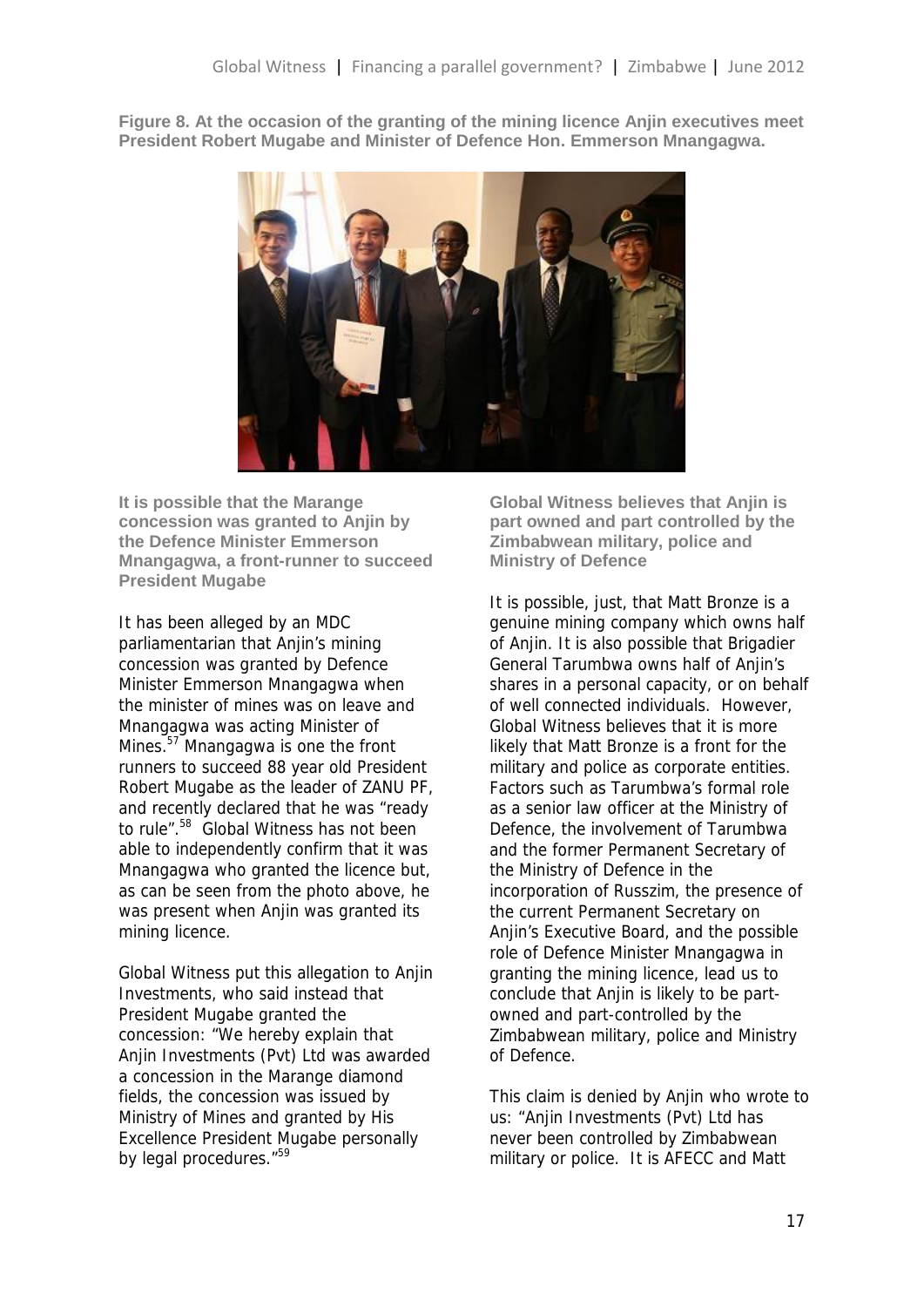Bronze (Pvt) Ltd that benefits from Anjin Investments (Pvt) Ltd."<sup>60</sup>

Global Witness wrote to Anjin Investments to ask for their response to claims that they provide money to the Ministry of Defence, military and police. They denied the allegation and wrote "Such a phenomenon has never been found during the operation of Anjin Investments (Pvt) Ltd." When confronted with the statement that the Ministry of Defence, military and police are the real beneficial owners of Matt Bronze they wrote that "As for how the governmentrelated company Matt Bronze (Pvt) Ltd distributes its benefits, Chinese side knows nothing at all.<sup>"61</sup>

**Finance Ministry reports non-payment of taxes by Anjin**

In Zimbabwe's 2012 national budget the MDC-controlled Ministry of Finance set out expenditure totalling US\$3.4 billion, and specified that additional spending that would occur only if the Treasury received US\$600 million from diamond revenues promised by the ZANU PF controlled Ministry of Mines.

However, to date diamond revenues have yielded little. In May 2012 the MDC Finance Minister stated that the Treasury had only received \$30.4 million from diamond companies for the period 1 January to 21 March 2012, and that Anjin had paid nothing to the Treasury since it began trading:

evert of the other (Clearly, we fe We have not received a single cent from Anjin, yet Anjin is seven times bigger than some of the other (diamond) companies. Clearly, we fear as the ministry of finance that there might be a parallel government somewhere in respect of where these revenues are going, and are not coming to us. There is opaqueness and unaccountability surrounding our diamonds."<sup>62</sup>

Global Witness put this complaint to Anjin Investments. They responded that the allegation was "pure rumour" and provided copies of payment vouchers to Global Witness. The vouchers indicate that Anjin conducted four sales between February and May 2012 totalling US \$93.2 million, and used those revenues to pay US\$14.9 million in royalties and commissions to the Minerals Marketing Corporation of Zimbabwe (MMCZ) and \$2.7 million in resource depletion fees to the Zimbabwe Minerals Development Corporation (ZMDC). There was no indication that any taxes had yet been paid to the Zimbabwe Revenue Authority. It may be that the MMCZ or ZMDC have not yet passed on proceeds to the Zimbabwean Treasury. It is possible that early revenues are being used to recoup significant capital expenditures incurred by Anjin, said by Kimberley Process monitors to be \$380m by late 2011 (for more on the Kimberley Process see box 2). $^{63}$  However, it is clear that, while payments have been made to the MMCZ and ZMDC, the claim - that Anjin has not yet paid any taxes to the Zimbabwean Ministry of Finance - is plausible.

**Anjin is a large operation and should generate significant profits for its owners**

Kimberley Process monitors have noted that at present five independent processing plants are in operation at Anjin, with a further two plants under construction.<sup>64</sup> Rapaport research, an industry analyst, reported that "the concession owned by Anjin has production of 750,000 carats a month that is expected to rise to approximately 1.2 million carats a month after the implementation of two new processing units."<sup>65</sup> A director of Anjin is reported to have claimed that it is now the world's largest diamond company: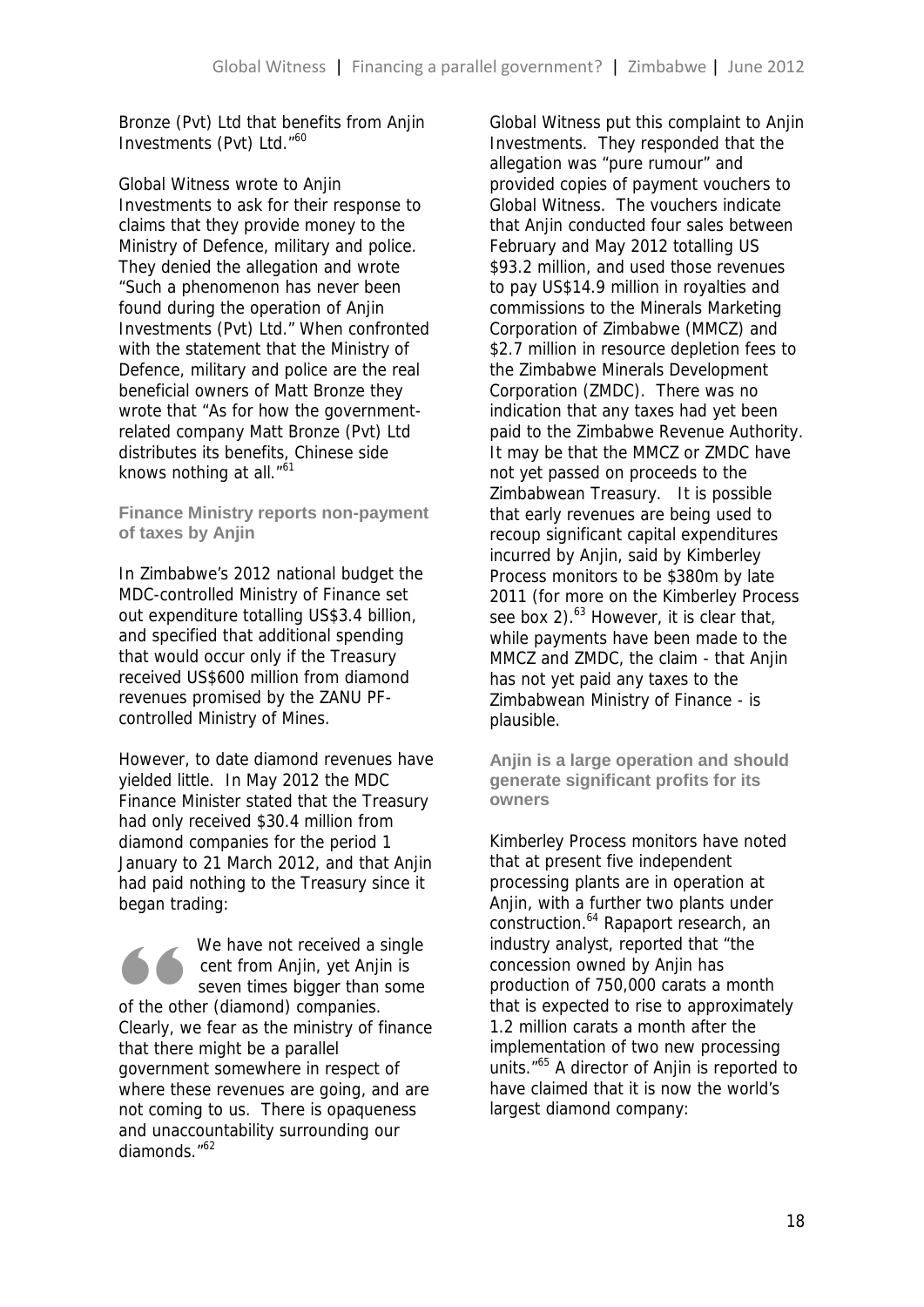We are now the largest<br>
diamond company in the world<br>
and this has been confirmed by<br>
KPC [Kimberly Process Certification<br>
schemel We are the largest diamond diamond company in the world and this has been confirmed by scheme]. We are the largest diamond mining company in the world because we have surpassed the KPC minimum requirements. We are the largest in terms of the size of our area of operation and the amount of ore we are capable of processing every day. We are also large in terms of the field, we have got the largest deposits in the world."<sup>66</sup>

Global Witness initially dismissed such claims as bombastic, but one informed industry observer has told us that, in terms of size, Anjin could be "the next De Beers." If we are right in our analysis, then the Zimbabwean military, police and the Ministry of Defence part-own and part-control half of a large and potentially very profitable diamond company.

#### **Recommendations**

Global Witness believes that the activities of Anjin Investments (Pvt) Ltd should be investigated by relevant authorities to see if their actions undermine Zimbabwean democratic institutions or risk funding future human rights abuses and therefore meet the threshold for being placed on targeted sanctions lists.

The MDC Finance Minister's allegation that "there might be a parallel government somewhere in respect of where these revenues are going" is a serious accusation, with profound consequences for Zimbabwe's Government of National Unity. The Southern African Development Community (SADC) plays an active role in mediating the political process in Zimbabwe. SADC facilitators should give the problem of off-budget financing of security forces a high priority in forthcoming negotiations, with the aim of securing democratic, civilian control over the budgets for the security services. It may also be necessary for SADC to appoint an expert panel to investigate these claims.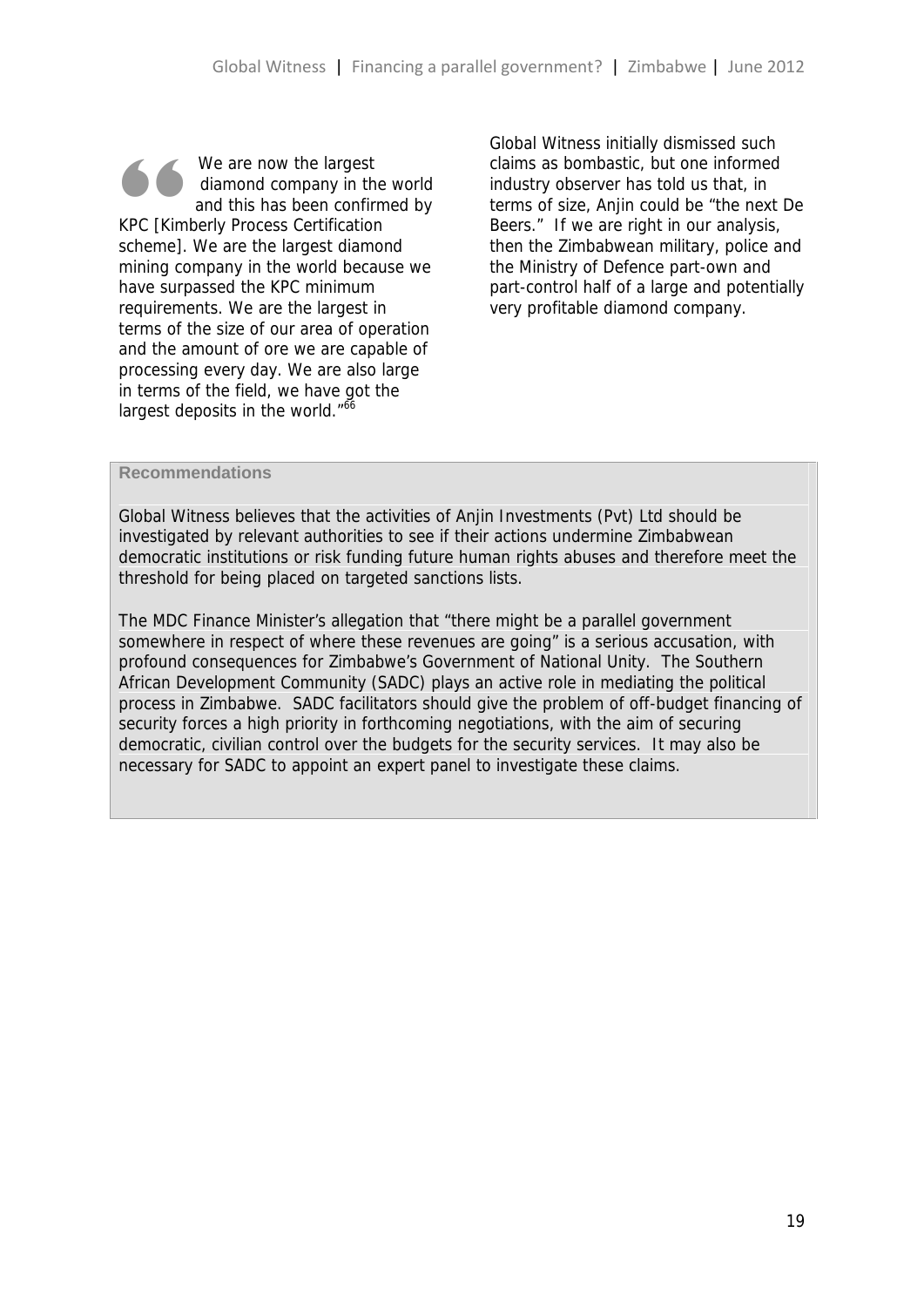#### **Box 2: Regulation of the diamond industry**

The Kimberley Process (KP) is a certification scheme for rough diamonds set up in 2003 to prevent diamond-fuelled conflict and human rights violations. Global Witness invested over ten years in establishing the scheme and attempting to make it effective. However, the scheme is no longer fit for purpose and Global Witness left the KP in 2011. Among the reasons for our withdrawal are: first, the definition of conflict diamonds is asymmetric – only applying to rebel groups, not governments such as Zimbabwe which commit human rights abuses. Second, the KP only applies to part of the supply chain, covering rough diamonds not polished gems. Third, the scheme has failed to enforce its own rules and deals, including not dealing effectively with conflict diamonds from Côte d'Ivoire, and rule breaking by Venezuela. While the United States has taken the chair of the Kimberley Process promising reform, we remain sceptical that a club which includes states such as Zimbabwe, and which requires unanimous agreement on any rule change, will implement effective reforms.

The most egregious failure of the KP over the past three years relates to Zimbabwe. The scheme has given the green light to diamond exports from several opaque joint venture companies operating in the area, including Anjin, Marange Resources, Diamond Mining Corporation, and Mbada. (Sino Zimbabwe Development never went into full production and so was never certified.) Kimberley Process monitoring inspectors investigated security and anti-smuggling procedures at firms such as Anjin, but never asked about the true beneficial owners of these companies, nor about revenue flows. This blind spot allows KP members, for example, to permit exports from Anjin, a company part-controlled, and part-owned, by the Zimbabwean military and police.

Global Witness believes that diamonds should be brought into the supply chain due diligence frameworks applicable to other conflict minerals. Such frameworks could cover the whole supply chain, could engage industry in the process, and would not be restricted to the narrow KP definition of a conflict diamond. Due diligence frameworks would encourage and require companies to know: who their suppliers are, under what conditions diamonds are mined and processed, and who benefits financially from their production and sale. Such a framework would require diamond companies to have a conflict minerals policy; to conduct supply chain risk assessments, including on-the ground checks on suppliers; to take remedial action to deal with any problems identified; to commission independent third party audits of their due diligence measures; and to publicly report results.

#### **Recommendation:**

Consumers wanting clean diamonds should not buy gems originating from the Marange mines until they can be certain they will not fund the Zimbabwean secret police, military and police. Companies should conduct due diligence investigations into the source of their rough diamonds. The Organisation for Economic Coordination and Development (OECD) has drawn up voluntary supply chain due diligence guidance for companies working in conflict-affected or high-risk areas. It has also drawn up 'supplements' setting out how such a framework should apply in the gold, tantalum, tungsten and tin sectors. For diamonds too OECD member states should ask the OECD to work with industry and other interested parties to draw up a 'diamonds supplement'.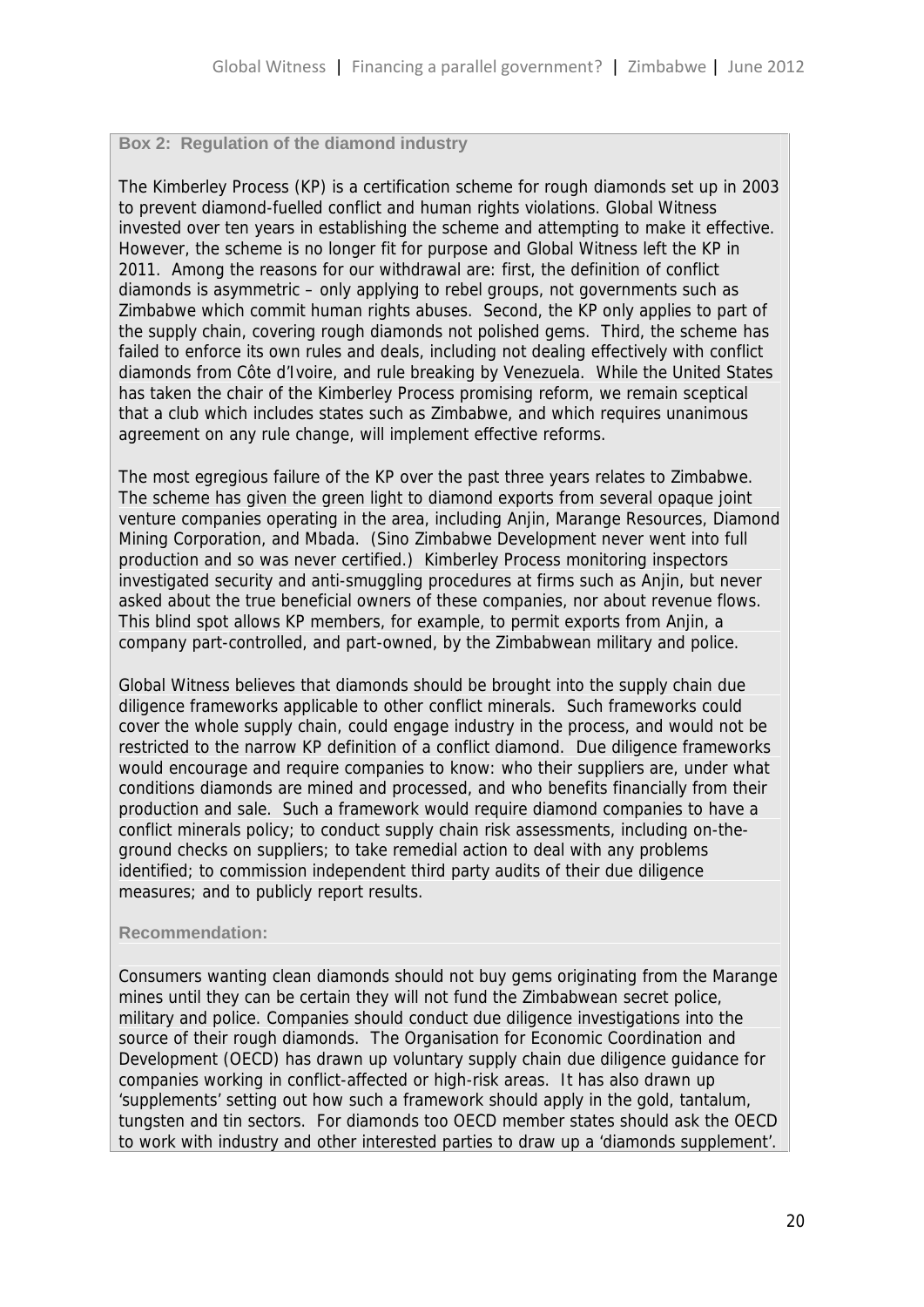### **4. Conclusions and recommendations**

The violence perpetrated by ZANU PF and partisan security forces in the 2008 election followed similar outbreaks during the elections of 2000, 2002 and 2005. Global Witness fears that the next election, due by summer 2013, may also be accompanied by violence. The role of the military, police and CIO in past violence underscores the need for security sector reform. A crucial part of any reform must be civilian and democratic control of the budgets of security organs. Off-budget financing allows security forces to set their own agendas and fund operations from their own resources.

The cabinet of a democratically elected Zimbabwean government should exercise control of the Central Intelligence Organisation's budget, via the Ministry of Finance. This would allow the government to have oversight of the CIO's strategic direction and to ensure that its activities match the priorities set by Zimbabwe's National Security Council.

The likely part-ownership and part control of Anjin by the Ministry of Defence, military and police and the apparent part-ownership and part-control of Sino Zimbabwe Development, by the CIO, create vehicles for off budget financing of the security sector and by its very nature this undermines Zimbabwean democracy.

Sam Pa appears to have provided a significant amount of money, which according to a CIO document was US\$100m, to the secret police (this is a large sum: in 2011 the budget of the CIO's parent department – the Office of the President and Cabinet – was US\$121m). Together with the apparent provision of vehicles for use by the CIO, these actions undermine Zimbabwe's democratic processes and institutions. The CIO may have used this money to actively undermine senior MDC politicians through covert activities under the codename "Operation Spiderweb".

#### **Recommendations to the international community**

The activities of Sam Pa, Sino Zimbabwe Development (Pvt) Ltd and Anjin Investments (Pvt) Ltd should be investigated by relevant authorities to see if their actions undermine Zimbabwean democratic institutions or risk funding future human rights abuses and therefore meet the threshold for placing them on targeted sanctions lists.

1) The processes by which Sino Zimbabwe Development and Anjin Investments were awarded their Marange concessions were opaque. The ZMDC has claimed in public to be the joint venture partner for Sino Zimbabwe Development and Anjin (see annex 2 for more details). $67$  By falsely portraying itself as the joint venture partner in these deals, the ZMDC deliberately obfuscates the true beneficiaries of the Marange concessions currently held by Anjin and previously held by Sino Zimbabwe Development and intentionally provides cover for the Zimbabwean CIO, police and military. The ZMDC should be retained on targeted sanctions lists.

2) The Southern African Development Community (SADC) plays an active role in mediating the political process in Zimbabwe. SADC facilitators should give the problem of off-budget financing of security forces a high priority in forthcoming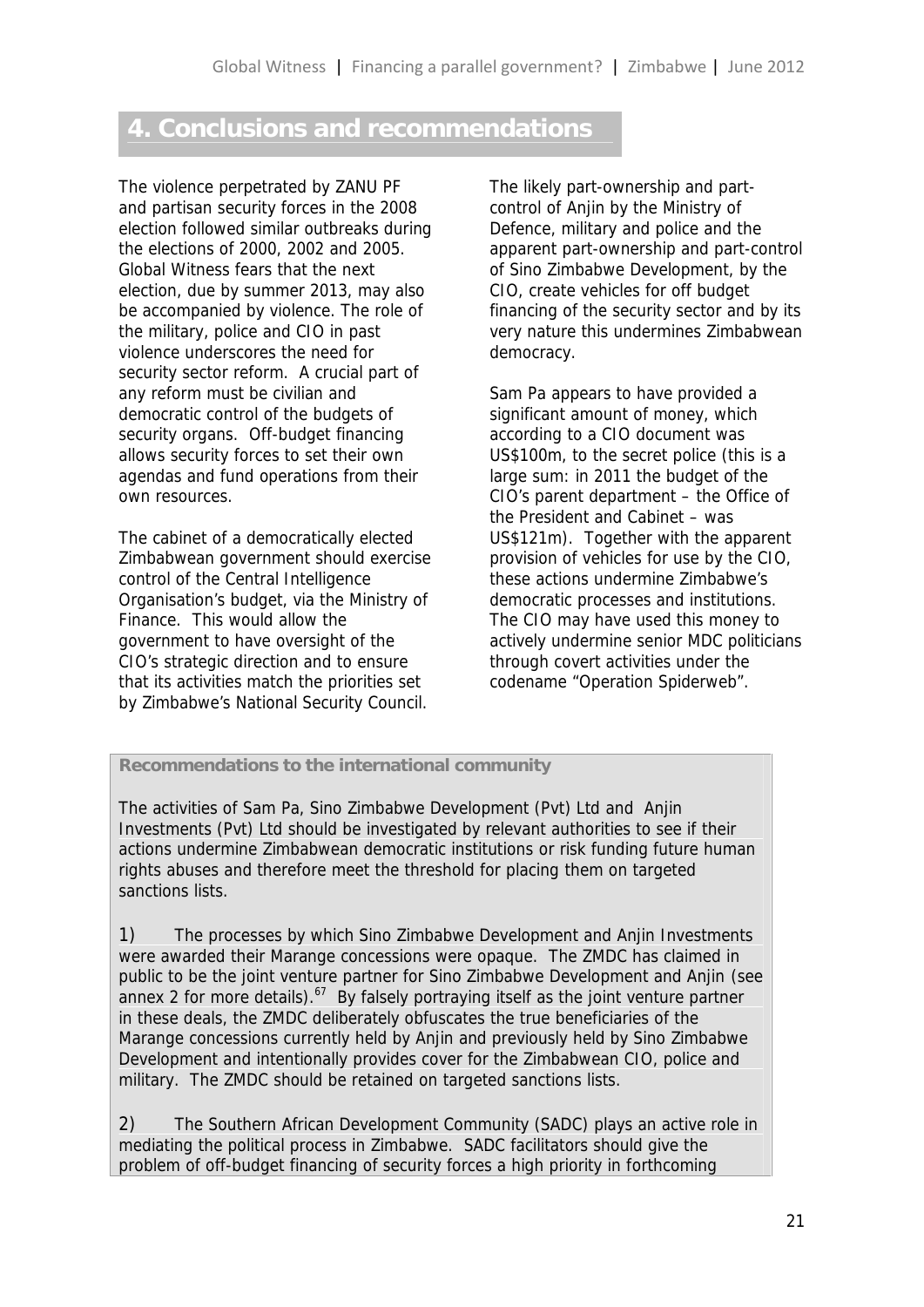negotiations, with the aim of securing democratic, civilian control over the budgets for the security services. It may also be necessary for SADC to appoint an expert panel to investigate these claims of a parallel government.

3) The widespread use by the Queensway syndicate of companies registered in the British Virgin Islands, a secrecy jurisdiction, is designed to obscure the beneficial ownership of companies such as Sino Zimbabwe Development. In the case of Strong Achieve Holdings Ltd, Global Witness believes that the company is controlled by a member of the Zimbabwean secret police. The Financial Action Task Force, which is the intergovernmental body that sets the global anti-money laundering standards, should adopt a standard that requires every jurisdiction to collect and list publicly the beneficial ownership information for any company incorporated in that jurisdiction.

4) Diamonds traded by Sino Zimbabwe Development (Pvt) Ltd or Sam Pa may have financially benefited the Zimbabwean secret police. Similarly, Anjin diamonds may benefit the Zimbabwean military and police. Companies in the diamond supply chain should conduct due diligence investigations into the source of their rough diamonds and, if concerned, refuse to purchase diamonds sourced from Anjin, Sino Zimbabwe Development or Sam Pa's Marange diamond buying operation.

The Organisation for Economic Coordination and Development (OECD) has drawn up voluntary supply chain due diligence guidance for companies working in conflict affected or high risk areas. It has also drawn up supplements setting out how such a framework should apply in the gold, tantalum, tungsten and tin sectors. For diamonds too OECD member states should ask the OECD to work with industry and other interested parties to draw up a supplement on diamonds.

Consumers should not buy diamonds originating from the Marange mines until they can be certain they will not fund the Zimbabwean secret police or military.

**Recommendations for Zimbabwe's Government of National Unity**

5) Zimbabwe's Government of National Unity (GNU) should pass legislation banning serving and recently retired members of the military, police, the CIO and other members of the security services from control over, or beneficial ownership of, mining companies.

6) The GNU should publish all mining concession contracts and other relevant agreements. The government should also immediately review all other contracts in the Marange diamond fields, and audit concession allocation procedures and operations conducted so far, to see whether they represent a good deal for Zimbabwe.

7) The GNU should design new transparent and fair concession allocation procedures designed to maximize public benefit.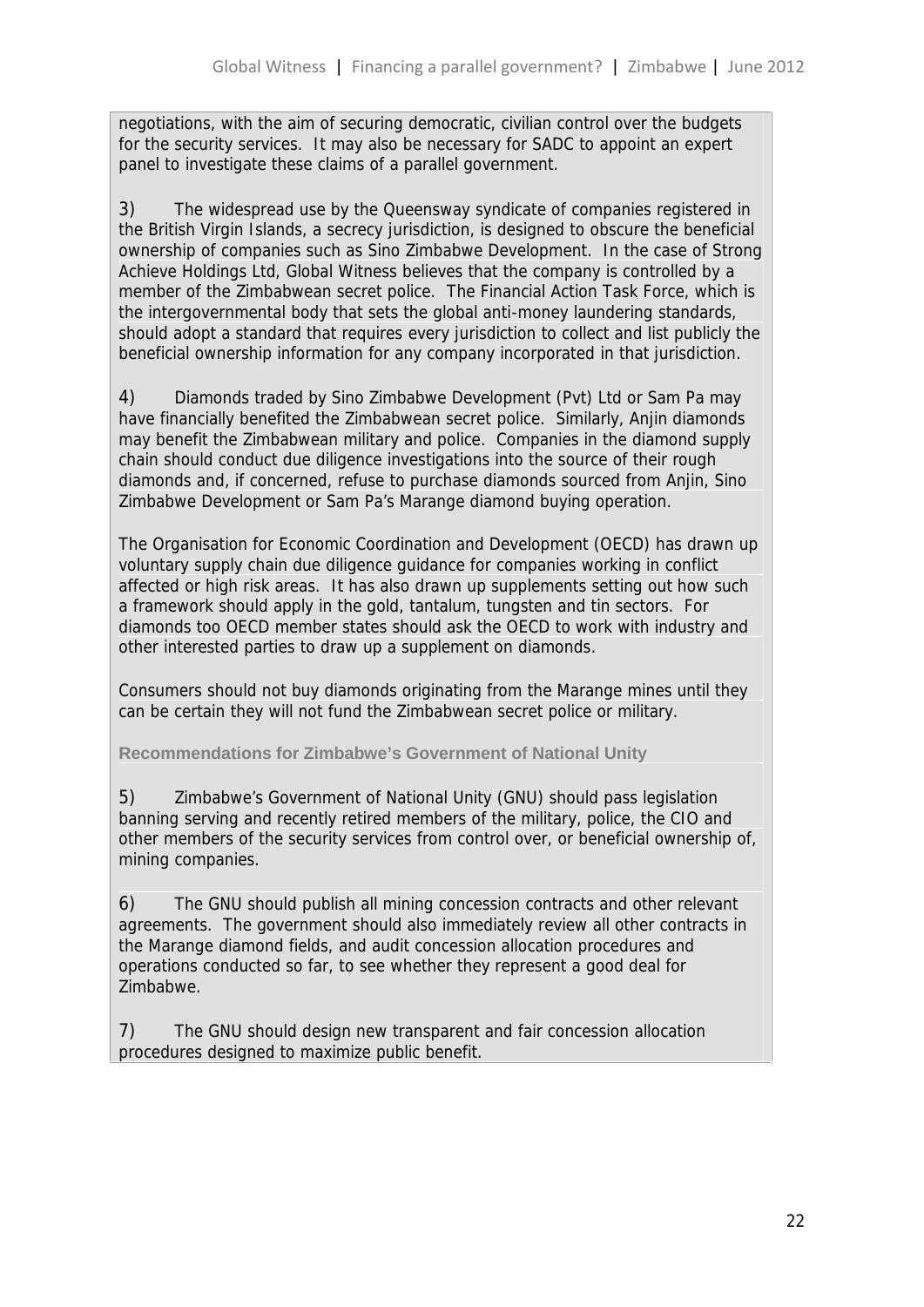# **Annex 1: Activities of Sino Zimbabwe Development**

In this section we set out the Zimbabwean business activities of Sino Zimbabwe Development (Pvt) Ltd, which Global Witness believes to be a joint venture between the CIO and Sam Pa of the Queensway syndicate.

Sino Zimbabwe Development (Pvt) Ltd has a small but not insignificant presence in Zimbabwe. The Queensway syndicate's arrival in 2009 saw reports<sup>68</sup> of an US\$8 billion deal involving: the construction of a railway line between Harare to Chitungwiza; improved electrification and signalling on the Harare-Gweru rail line; improvements to Harare's airport; an investment to restart gold mining at the Connemara mine; an US\$500m partnership with the Reserve Bank of Zimbabwe, with its subsidiary Fidelity Printers and Refiners, to purchase gold from local miners.<sup>69</sup>

However, while Memoranda of Understanding were signed, few, if any, of these projects materialised and reports of US\$8 billion deals are overblown. In practice the Queensway syndicate's presence in Zimbabwe centres around three activities: diamonds, cotton, and property deals. The following sections detail these business activities in turn.

#### **Diamonds**

Several reliable sources have told Global Witness that Sam Pa has been involved in two diamond-related operations: a buying programme, and a mining concession in the Marange fields. At the time of publication, in June 2012, Sino Zimbabwe Development still employs at least six individuals in Zimbabwe who describe themselves as involved in the diamond industry, including as cutters and polishers, indicating that the company may still be involved in the diamond trade in some way.<sup>70</sup>

CIO documents seen by Global Witness reveal that Sam Pa has been buying high quality diamonds sourced from Marange diamond mines from 2008 until at least summer  $2011.^{71}$  This was reported on contemporaneously in 2009 by Africa- Asia Confidential: "China International Fund moved to set up a purchasing operation at the Marange diamond mines, which have been controlled by soldiers and bosses of the ruling Zimbabwe African National Union- Patriotic Front, in another example of its brashness and political insensitivity."<sup>72</sup> The CIO documents describe how he signed a two year contract to buy diamonds in exchange for providing funding for both the Zimbabwe Defence Forces and the  $CIO^{73}$  and would arrive at monthly intervals at Harare airport in a white Airbus A319CJ private jet (registered as VP-Bex) and depart with diamonds. The presence, but not the frequency, of this plane at Harare airport can be corroborated using public sources.<sup>74</sup>

In a concession allocation process involving no open bidding or transparency Sino Zimbabwe Development (Pvt) Ltd was awarded a concession in the Marange diamond fields in early 2011, after which it embarked on a short period of exploration.<sup>75</sup> This phase, involving sampling of the concession area was led by Samicor (the trading name for Sakawe Mining Corporation (Pty) Ltd, a company registered in Namibia, and 76% owned by Samicor BVI, which is in turn owned by LL Mining Corporation, registered in Israel. In an interview with Ha'aretz, an Israeli newspaper, LL Mining is described as controlled by Lev Leviev, a diamond magnate.<sup>76</sup> Samicor personnel Grant Rau (Chief Geologist) $77$  and Eli Sher (Mine Manager) $^{78}$  were active in the Sino Zimbabwe Development concession in the Marange diamond fields.<sup>79</sup> During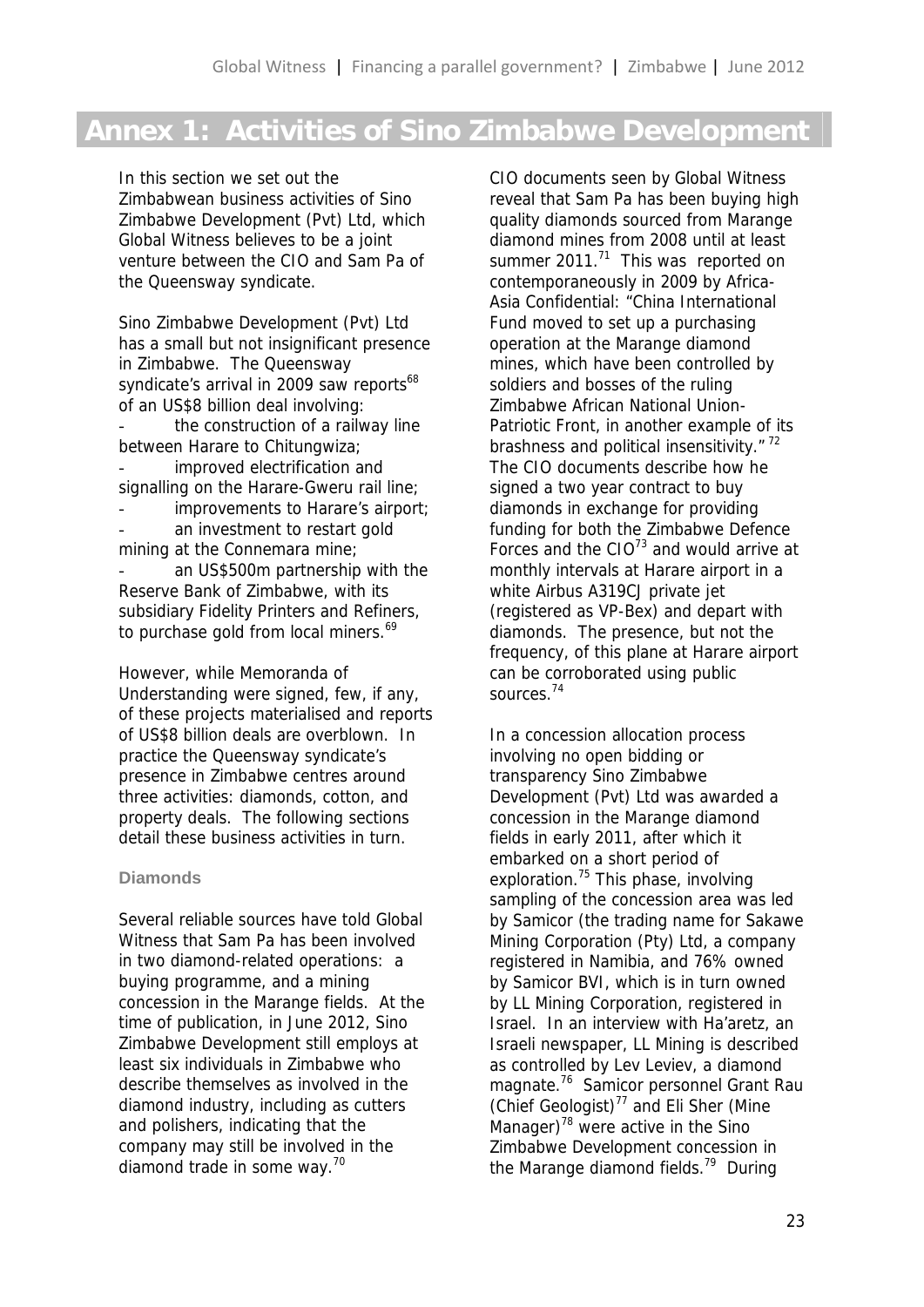this phase Zimbabwean cutters and polishers were recruited by Sino Zimbabwe Development, and sent to Namibia<sup>80</sup> to be trained by LLD Diamonds, another company owned by Lev Leviev.<sup>81</sup> Global Witness has seen no evidence to indicate that Mr. Leviev, Mr. Sher, Mr. Rau, Samicor, LL Mining Corporation, or LLD Diamonds or their directors or beneficial owners knew of the role of the CIO in Sino Zimbabwe Development.

By April 2011 however Sino Zimbabwe Development had ceased operations and filed an application for a new concession.<sup>82</sup> By January 2012 the company was reported to have left the concession and claimed that its sampling showed that mining was not economically viable in that zone. The parastatal Zimbabwe Mining Development Corporation has taken over the concession area. $83$  It is not known whether Sino Zimbabwe Development (Pvt) Ltd has been granted a new concession.

#### **Cotton**

In June 2010 the Zimbabwean Cotton Marketing Technical Committee (CMTC), a statutory body under the Ministry of Agriculture, granted a license to Sino Zimbabwe Cotton Holdings (Pvt) Ltd to purchase cotton.<sup>84</sup> Interviews with several sources have confirmed that this firm is in effect the same company as Sino Zimbabwe Development (Pvt) Ltd; Sino Zimbabwe Cotton Holdings (Pvt) Ltd also have been represented in the media by Jimmy Zerenie (also a director of Sino Zimbabwe Development (Pvt) Ltd). However, we have not been able to locate the documents listing directors for Sino Zimbabwe Cotton Holdings (Pvt) Ltd at the company registry.

In court documents several senior Zanu PF government officials are alleged to have "spearheaded" the entry of the company into Zimbabwe.<sup>85</sup> Under the

terms of license Sino Zimbabwe Cotton was obliged to comply with a number of conditions, including to operate within the common buying system and not to buy seed cotton that had already been contracted to other farmers. The company was quickly embroiled in a legal dispute with the Cotton Ginners Association Zimbabwe (CGAZ), the organization which represents the Zimbabwean cotton industry. In July 2010, CGAZ filed a case $^{86}$  at the High Court, in which they accused Sino Zimbabwe Cotton of purchasing cotton already contracted to other companies and violating the terms of their license. Sino Zimbabwe Cotton denied the allegations entirely. In a media report Jimmy Zerenie, described as Sino Zimbabwe Holding's director, stated that the company had not "induced any contracted farmers to breach the law" and that the application had misled the court.<sup>87</sup> In the case against Sino Zimbabwe Cotton, the judge ruled that the case had been brought in the wrong forum. CGAZ then made an application to the Cotton Marketing Technical Committee, asking them to withdraw Sino Zimbabwe Cotton's license. During meetings between the parties, Global Witness was told that Sino Zimbabwe Cotton was represented by former (and one serving) members of the CIO.<sup>88</sup>

The dispute was settled out of court and Global Witness has seen no further evidence to suggest impropriety or improper behaviour by Sino Zimbabwe Cotton Holdings in the cotton sector.

#### **Property**

Sino Zimbabwe Development are reported in the press and in Zimbabwean government documents seen by Global Witness to have bought Livingstone House, Gecko Gardens hotel and conference centre, Highlands Park Hotel, the Pangolin Lodge, and Imba Matombo Lodge, all located in Harare.<sup>89</sup>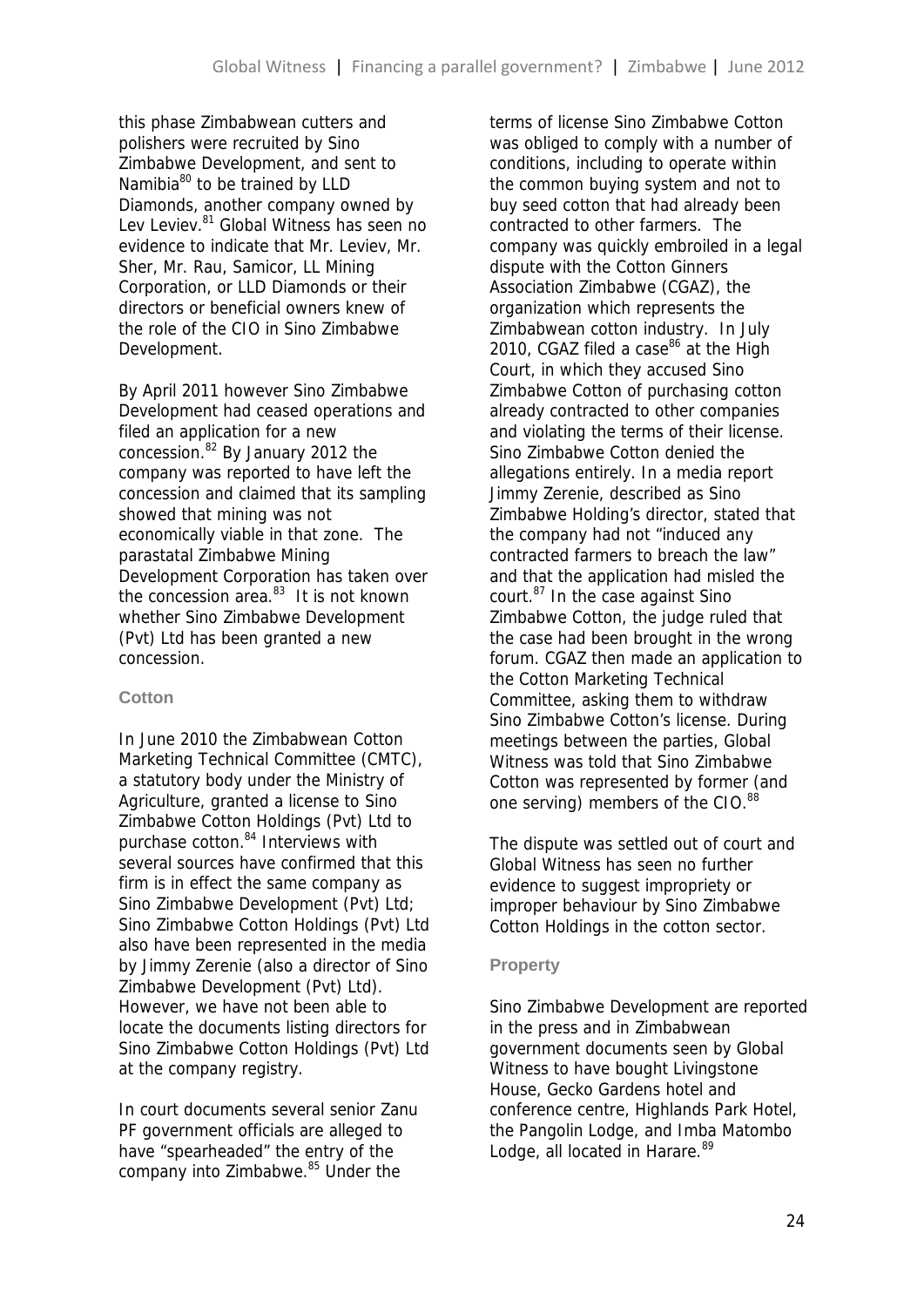**Figure 9: Sam Pa is reported to travel in this private jet: A319 Airbus VP Bex**



Photo courtesy of Jerome K via Flickr, Creative Commons license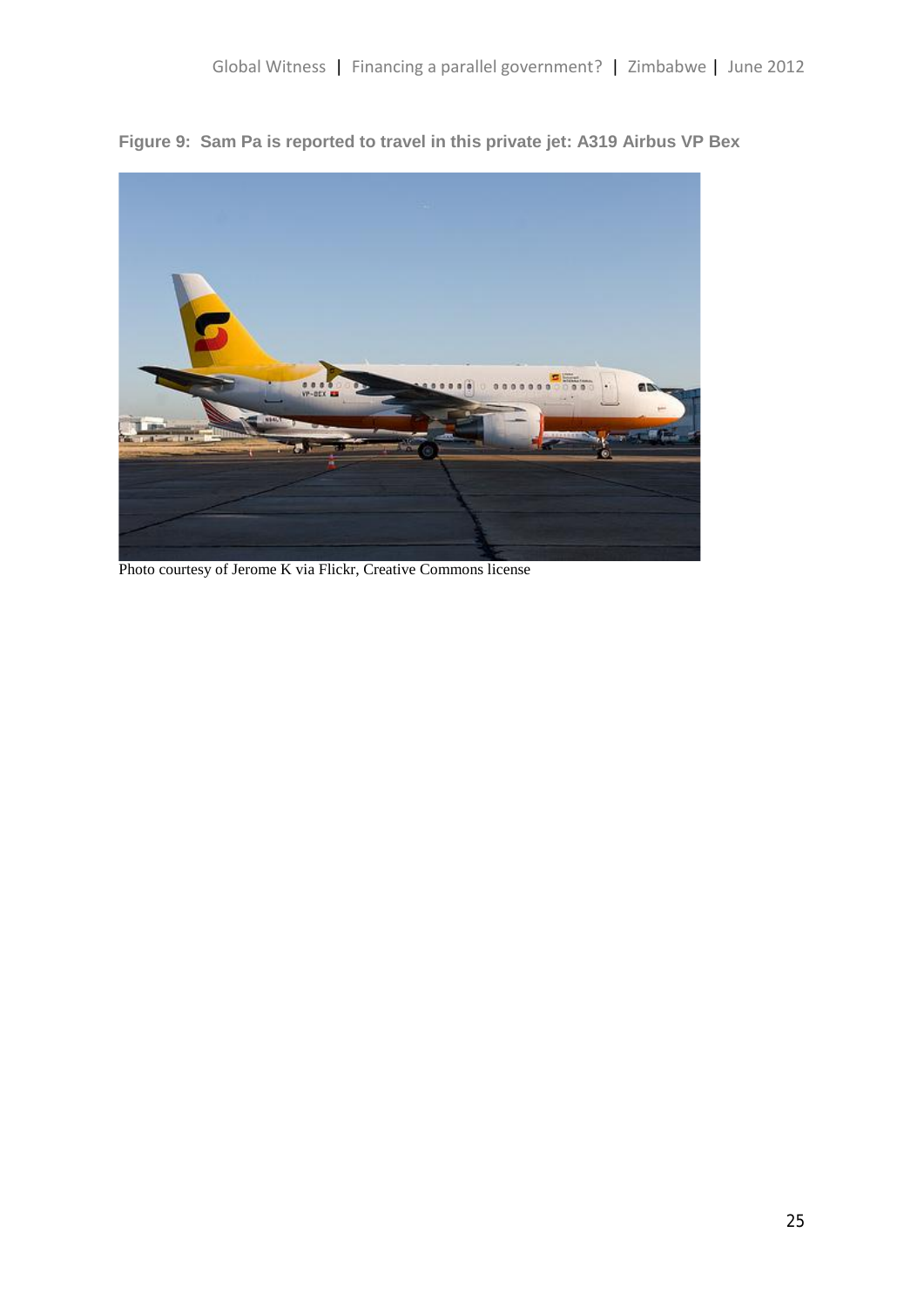## **Annex 2: Structure of Sino Zimbabwe Development**

In this section we describe the corporate structure, directorships and shareholdings of related companies – first in Zimbabwe, then in Hong Kong, and finally in Singapore and the British Virgin Islands. Through this analysis we identify which companies are controlled wholly or partially by members of the Zimbabwean secret police.

**Zimbabwe: Sino Zimbabwe Development (Pvt) Ltd**

The Zimbabwe Mining Development Corporation (ZMDC) has claimed that Sino Zimbabwe Development is established as a joint venture with the ZMDC.<sup>90</sup> However, in reality this claim merely provides cover for the involvement of CIO members.

Sino Zimbabwe Development (Pvt) Ltd was incorporated in Zimbabwe on the 14<sup>th</sup> May 2010. Its offices are at the 3<sup>rd</sup> Floor Livingstone House, Samora Machel Avenue, Harare and 14 Selous Avenue, Harare. The Zimbabwean directors of Sino Zimbabwe Development (Pvt) Ltd are Gift Kalisto Machengete and Pritchard Zhou (see section 2). The non- Zimbabwean directors of Sino Zimbabwe Development (Pvt) Ltd are:

Lo Fong Hung, a Chinese citizen. Ms. Lo is a director of at least sixty other companies in the Queensway syndicate; Veronica Fung Yuen, a Chinese citizen and director of at least thirty other companies in the Queensway syndicate; Jimmy Zerenie, with Singaporean citizenship.

All of the non Zimbabwean directors record the same residential address, in Chisipite, Harare in company records. One source told Global Witness that Masimba Ignatius Kamba (see section 2) holds a leadership position in the company, however, it has not been possible to confirm this.

Jimmy Zerenie holds 49 per cent of the share capital of Sino Zimbabwe Development (Pvt) Ltd while Gift Kalisto Machengete, owns the other 51 per cent.<sup>91</sup> Global Witness believes that Machengete holds these shares on behalf of the CIO rather than for his personal benefit, given his senior role in the CIO, the presence of other CIO members as directors, and the funding which sources say Sam Pa gave to the CIO.

**Hong Kong: Sino Zim Diamond Ltd**

Jimmy Zerenie is also a director of Sino Zim Diamond Ltd, registered in Hong Kong. The other director of this Hong Kong company is Eliezer Nefussy, an Israeli citizen resident in Namibia.<sup>92</sup> Mr. Nefussy is also director of Orient Treasure International Trading Ltd, which is registered in Hong Kong and owned in turn by Samicor, registered in Namibia.<sup>93</sup> Mr. Nefussy is also the Chief Executive of Samicor.<sup>94</sup> The registered address of Sino Zim Diamond Ltd is 27/F, 8 Queen's Road Central, Hong Kong.

Global Witness has seen no evidence to suggest that the CIO has any role in this Hong Kong company, Sino Zim Diamond Ltd, nor that the beneficial owners, directors or staff of Sino Zim Diamonds Ltd, Orient Treasure International Trading, or Samicor had any knowledge of any CIO involvement in 'Sino Zimbabwe Development'.

As can be seen in figure 10, 80 per cent of Sino Zim Diamond Ltd is owned by MIL Company Ltd, also registered in Hong Kong at 27/F, 8 Queen's Road Central, Hong Kong. The two directors of MIL Company Ltd are Lo Fung Hong of the Queensway syndicate and Moshe Hallak, an Israeli citizen.<sup>95</sup> Mr. Hallak is also a director of five other companies registered in Hong Kong: Moshe International, Worldpro Development,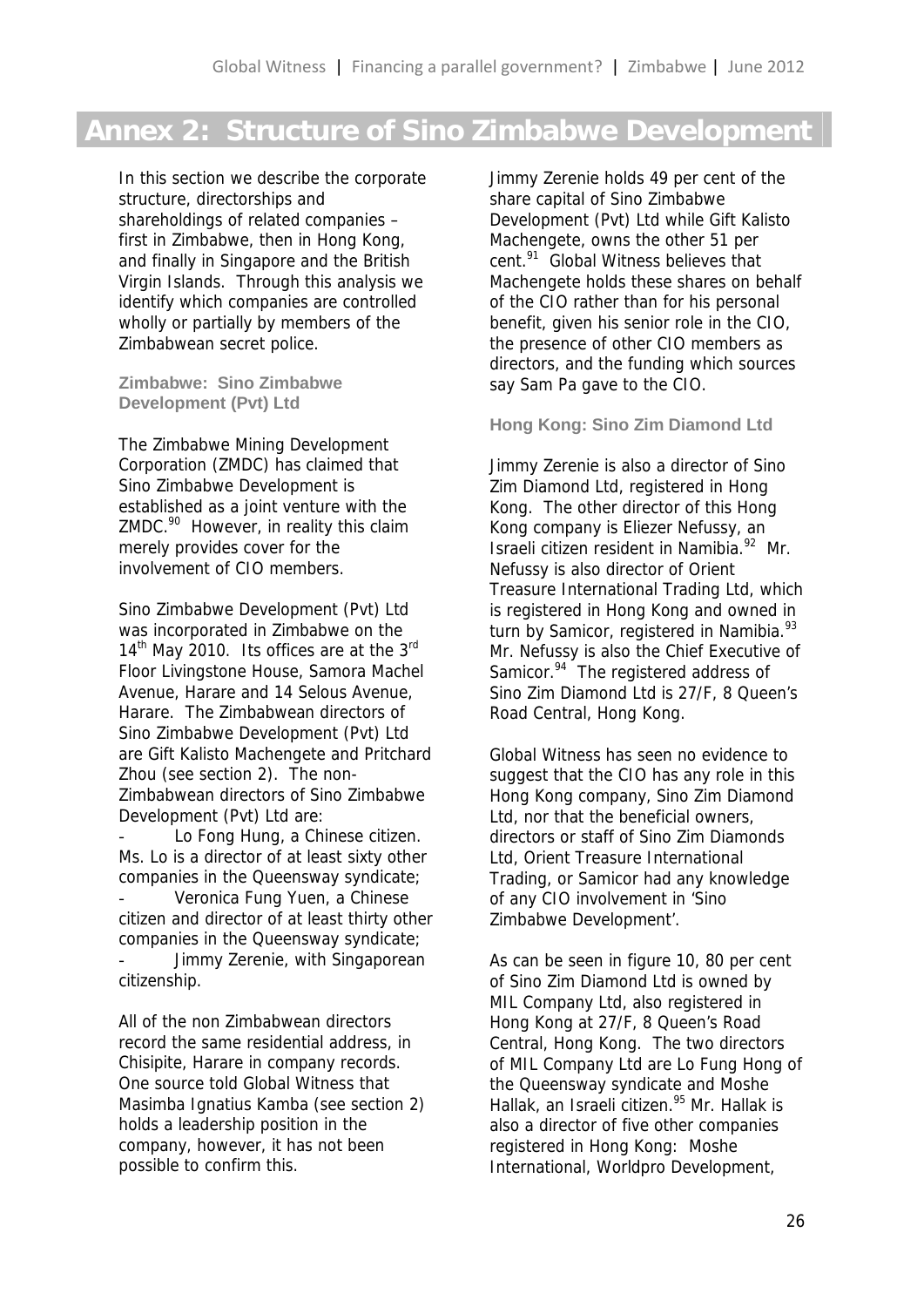Shine Star, Time Express, and LLD Asia. Four of these are owned by a variety of BVI-registered entities.<sup>96</sup> The fifth, LLD Asia, is wholly owned by LLD Diamonds Ltd, registered in Israel. The other director of LLD Asia is Moshe Leviev, Lev Leviev's brother.<sup>97</sup> Global Witness has seen no evidence to suggest that Moshe Hallak, Moshe Leviev or Lev Leviev, or any staff or directors of their companies, were aware of the role of the CIO in Sino Zimbabwe Development.

MIL Company Ltd is in turn owned by two companies registered in the British Virgin Islands: Alero Ltd and Goal Achieve Holdings Ltd. The registered address for Alero Ltd is Drake Chambers, Tortola, British Virgin Islands. The registered address for Goal Achieve Holdings Ltd is PO Box 957, Offshore Incorporations Centre, Road Town, Tortola, British Virgin Islands.<sup>98</sup> Goal Achieve Holdings Limited's company number is 1511954, and it was incorporated on 28 November 2008, by Offshore Incorporations Limited, a company formation agent.





<sup>\*</sup> Alain Fanaie only joined Sino Zimbabwe Development Pte, and other companies in the Queensway syndicate, in late 2011, after the events described in this report.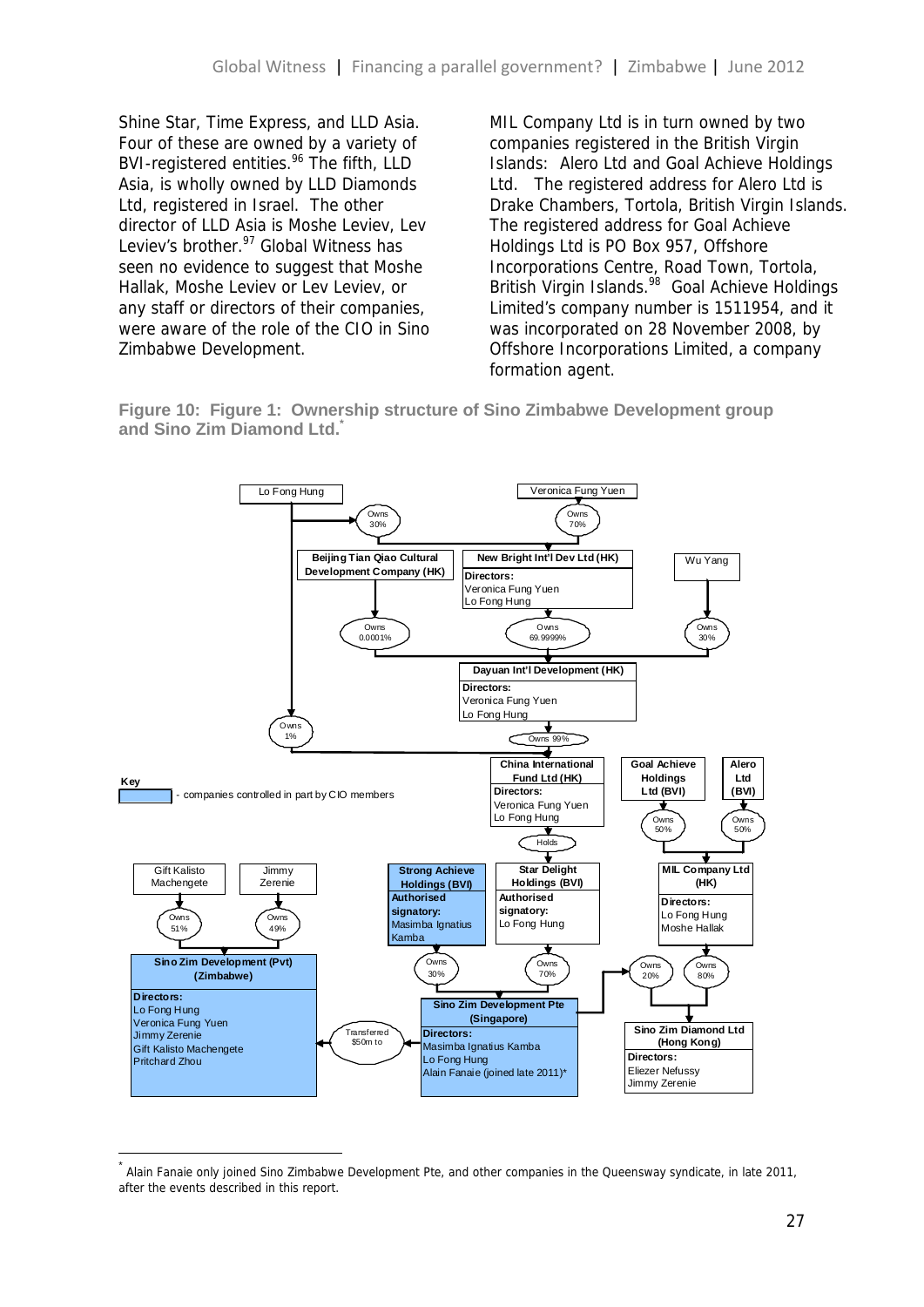**Singapore: Sino Zimbabwe Development (Pte) Ltd**

The other 20 per cent of Sino Zim Diamond Ltd (Hong Kong) is owned by Sino Zim Development Pte Ltd, registered in Singapore. The directors of this Singaporean company are: Masimba Ignatius Kamba, Lo Fong Hung, and Alain Fanaie. Mr. Kamba gives his registered address as the  $7<sup>th</sup>$  Floor, Chester House, Corner of 3rd Street and Speke Ave, Harare. Alain Fanaie is CEO of China Sonangol, another of the Queensway syndicate companies. It should be noted that Mr Fanaie joined in late 2011, after the events described in this report. $99$  There is nothing to suggest that Mr. Fanaie was aware that Masimba Ignatius Kamba was a member of the CIO, or aware of the role of the CIO in Sino Zimbabwe Development Pte Ltd or Sino Zimbabwe Development Pvt Ltd.

There is one record of a financial transfer between the Singaporean and Zimbabwean companies, further evidence of a link between the two companies. According to the 2009 accounts of Sino Zim Development Pte Ltd on 16 November 2009 US\$50 million was deposited into the Zimbabwean bank accounts of Sino Zim Development Pte Ltd (the Singaporean company), to be held in trust for Sino Zimbabwe Development (Pvt) Ltd, the Zimbabwean company. This sum of money is not mentioned in the 2010 accounts of Sino Zimbabwe Development Pte Ltd. Otherwise the Singaporean company was dormant in  $2010$ .<sup>100</sup>

#### **British Virgin Islands**

Sino Zimbabwe Development Pte Ltd is owned by Strong Achieve Holdings Ltd (30 per cent) and Star Delight Holdings Ltd (70 per cent), both registered in the British Virgin Islands, also at PO Box 957, Offshore Incorporations Centre, Road Town, Tortola. The memorandum of

association for Sino Zimbabwe Development Pte Ltd states that Lo Fong Hung is the authorised signatory for Star Delight Holdings, and Masimba Ignatius Kamba is the authorised signatory for Strong Achieve Holdings (see figure below). Strong Achieve Holdings has company number 1525656, and was incorporated on 23 March 2009 by Offshore Incorporations Limited. The fact that Masimba Ignatius Kamba, someone who Global Witness believes is a member of the CIO, is the authorised signatory leads us to believe that the company is partially or wholly controlled by the Zimbabwean CIO.

Star Delight Holdings is ultimately owned by companies in the Queensway syndicate (China International Fund, Dayuan International Development, New Bright International Development) and Lo Fong Hung and Veronica Fung Yuen.<sup>101</sup> Star Delight Holdings has company number 1532737, and was incorporated on 21 May 2009, again by Offshore Incorporations Limited.

#### **Recommendation**

Representatives of the CIO are directors in Sino Zimbabwe companies registered in Zimbabwe, Singapore, and the British Virgin Islands. The Financial Action Task Force, which is the intergovernmental body that sets the global anti-money laundering standards, should adopt a standard that requires each jurisdiction to collect and list publicly the beneficial ownership information for any company incorporated there.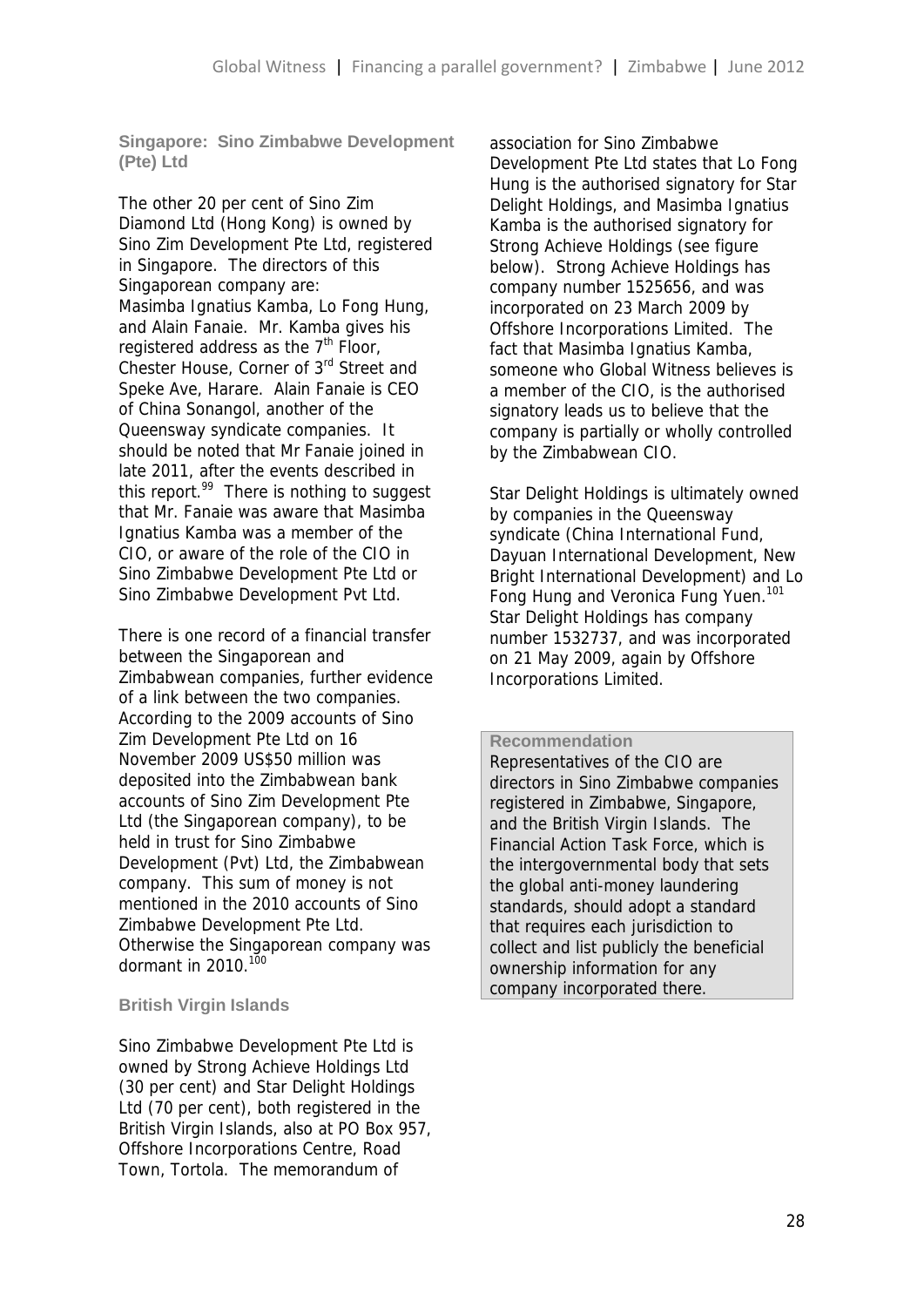**Figure 11: Extract from Memorandum of Association for Sino Zim Development Pte Ltd (Incorporated in the Republic of Singapore)**

| Names, Addresses and Descriptions<br>of Subscribers                                                                                                                                                | Number of Shares<br>taken |  |
|----------------------------------------------------------------------------------------------------------------------------------------------------------------------------------------------------|---------------------------|--|
| Lo Fong Hung<br>Rm 1011 Two Pacific Place,<br>88 Queensway,<br>Hong Kong<br>Company Director                                                                                                       | seventy beventy           |  |
| Authorised Signatory for and on behalf of<br>Star Delight Holdings Limited<br>P.O. Box 957, Offshore Incorporations<br>Centre, Road Town, Tortola,<br>British Virgin Islands                       |                           |  |
| Masimba Ignatius Kamba<br>7 <sup>th</sup> Floor, Chester House, Cnr 3 <sup>rd</sup> Street/Speke<br>Ave, Harare, Zimbabwe                                                                          | Thirty<br>Thirty          |  |
| Company Director<br>Authorised Signatory for and on behalf of<br>Strong Achieve Holdings Limited<br>P.O. Box 957, Offshore Incorporations<br>Centre, Road Town, Tortola,<br>British Virgin Islands |                           |  |
| Total number of shares taken                                                                                                                                                                       | One Hundred               |  |

**Box 3: Lev Leviev and the Queensway syndicate**

Lev Leviev is a diamond magnate well known for helping to break De Beers' hold on the diamond market, particularly through his interests in the Angolan and Namibian diamond sectors. The US-China Economic & Security Review Commission's report on the Queensway syndicate, describes how Lev Leviev's companies purchased 10% of a Queensway syndicate company, Artfield Group Limited, and sold several New York properties to China Sonangol, including the old JP Morgan building on Wall Street.<sup>102</sup> In May 2011 Leviev sold his 18% stake in Alrosa Co. Ltd's Catoca diamond mine in Angola to China Sonangol.<sup>103</sup>

Although Eliezer Nefussy, Grant Rau, Eli Sher, Moshe Hallak, Moshe Leviev are associated with Lev Leviev's companies, there is no evidence that they or Lev Leviev had any contact with Zimbabwe's Central Intelligence Organisation, nor that they had knowledge of off budget financing provided by Sam Pa to the CIO, or knowledge of the presence of CIO members as directors of Sino Zimbabwe Development.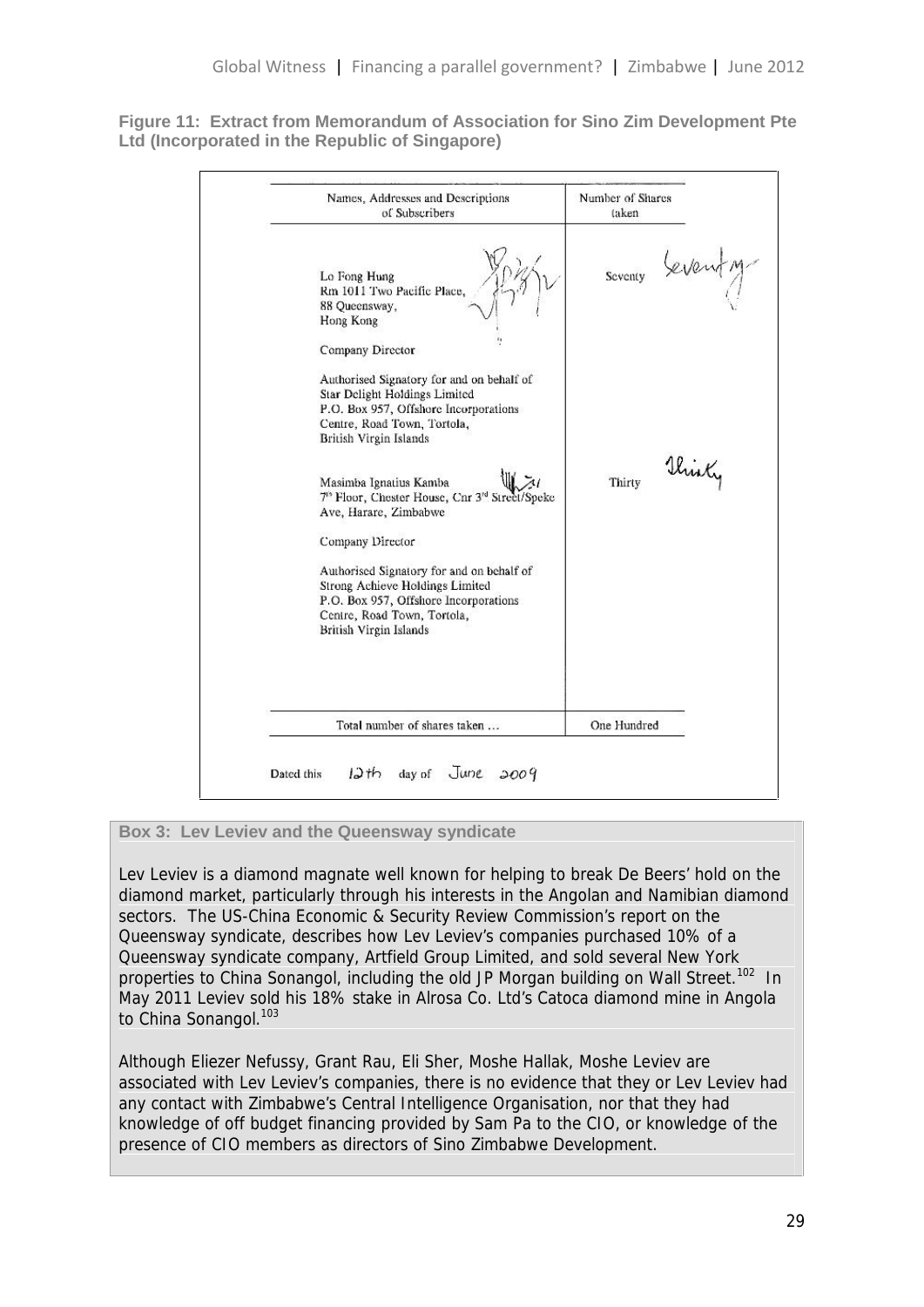- <sup>1</sup> Lloyd Sachikonye, When a State Turns on Its Citizens, 2011.
- <sup>2</sup> Human Rights Watch, Perpetual Fear, March 2011, p.4.

4 Global Witness, Diamonds: A Good Deal for Zimbabwe?, February 2012.

- <sup>6</sup> In Zimbabwean statutes there are three glancing references to the organisation:
- the Zimbabwean National Security Council Act where it is referred to as the "Department of State for National Security";
- the Rural District Councils Act where it is referred to as the "President's Department";
- the Provincial Councils Act, where it is referred to as "the organization known as the Central intelligence Organization".

See Matyszak, *ibid*, available at

http://www.researchandadvocacyunit.org/index.php?option=com\_docman&task=doc\_download&gid=107&Ite mid=90 (accessed 13 April 2012)

<sup>7</sup> See The Standard, CIO agent accused of rape, 11 June 2012, available at

http://www.thestandard.co.zw/local/35863-cio-agent-accused-of-rape.html, Zimeye, CIO spy arrested over ZIFA Boss kidnapping, 29 February 2012, http://www.zimeye.org/?p=47737; Newsday, CIO rot exposed, http://www.newsday.co.zw/article/2012-03-31-cio-rot-exposed, 31 March 2012; SW Radio Africa, MDC-T MP threatened by CIO over diamond revelations, http://www.swradioafrica.com/2011/10/31/mdc-t-mpthreatened-by-cio-over-diamond-revelations/ 31 October 2011, (all accessed 11 June 2012)

<sup>8</sup> Ministry of Finance, 2012 Blue Book, http://www.zimtreasury.org/downloads/929.pdf (13 April 2012)

9 SW Radio Africa, CIO splash out US\$5 million on 200 vehicles, 10 February 2010, available at

http://www.swradioafrica.com/news100210/cio100210.htm (accessed 10 April 2012)

<sup>10</sup> For further reading see US-China Economic & Security Review Commission, The 88 Queensway Group: A Case Study in Chinese Investors' Operations in Angola and Beyond, 10 July 2009, available at

http://www.uscc.gov/The\_88\_Queensway\_Group.pdf; Economist, The Queensway syndicate and the Africa trade, 13 August 2011, available at http://www.economist.com/node/21525847; Chatham House, Thirst for African Oil, August 2009; Caixin, African Safari: CIF's Grab for Oil and Minerals, available at

http://english.caixin.com/2011-10-17/100314766.html; Khadija Sharife, Africa: The Ties That Bind - China, Angola and Zimbabwe, 11 September 2009, available at http://allafrica.com/stories/201109300630.html and various blog posts at the China Africa Real Story blog, , available at http://www.chinaafricarealstory.com (all last accessed 5 April 2012.)

<sup>11</sup> BBC News, Guinea and China 'agree big deal', 13 October 2009, available at

http://news.bbc.co.uk/1/hi/8304418.stm (accessed 11 April 2012).

 $12$  The deal is discussed in detail at Foreign Policy, Is China's Guinea deal for real?, 29 October 2009, available at http://blog.foreignpolicy.com/posts/2009/10/28/is\_the\_guinea\_china\_deal\_for\_real and China in Africa: The Real Story, Was Guinea Bought by Beijing? *and* China International Fund's New Bellzone-Kalia Guinea Deal, available at http://www.chinaafricarealstory.com/2010/03/earlier-this-week-chatham-house-british.html and http://www.chinaafricarealstory.com/2010/06/china-international-funds-new-bellzone.html respectively. (accessed 11 April 2012)

<sup>13</sup> Economist, The Queensway syndicate and the Africa trade, 13 August 2011, available at

http://www.economist.com/node/21525847 (accessed 11 April 2012).

<sup>14</sup> Global Witness interviews, 2011 and 2012.

<sup>15</sup> Grain Marketing Board, GMB Board Members Brief Resumes, available at

http://www.gmbdura.co.zw/docs/Boardprofiles.pdf (accessed 3 April 2012).

<sup>16</sup> Pritchard Zhou was a speaker at an event on "Operation Murambatsvina" in 2005 at the Institute of Security Studies, available at http://www.iss.co.za/pgcontent.php?UID=8249 (accessed 3 April 2012)

<sup>17</sup> The Herald, Chiadzwa Impresses Civil Society, 9 March 2012, available at

http://www.herald.co.zw/index.php?option=com\_content&view=article&id=35999:chiadzwa-impresses-civil society-&catid=38:local-news&Itemid=131 (accessed 3 April 2012).

<sup>18</sup> See Zimbabwe Independent, Hopes looters will be prosecuted fade, 22 July 2010, available at

http://www.theindependent.co.zw/local/27387-hopes-looters-will-be-prosecuted-fade-.html , Silverton Estate P/L HC 982/2010, High Court, available at

http://cfuzim.org/index.php?option=com\_content&view=article&id=373:silverton-estate-pl-hc-

9822010&catid=44:legal-cases&Itemid=91 (accessed 3 April 2012).

<sup>19</sup> Land Abuse Exposed. The Newsletter of the Office the Prime Minister, 4 February 2012, available at http://www.zimbabweprimeminister.org/index.php?option=com\_phocadownload&view=category&id=5:&down load=44:33&Itemid=85 (accessed 3 April 2012).

<sup>20</sup> Conference in support of the Inalienable Rights of the Palestinian People, UNISPAL, 24-25 April 1998, http://unispal.un.org/UNISPAL.NSF/0/25A87B6320DFC1FF0525663A0064476A (accessed 20 May 2012).

<sup>&</sup>lt;sup>3</sup> Global Witness visited the company registry in 2012, and there was no record of Security Self Reliance Enterprises.

<sup>5</sup> Derek Matyszak, Research and Advocacy Unit, Zimbabwe's Security Sector – Who Calls the Shots? 2011*,* and Southern Africa Report Profile, Zimbabwe Security Forces, July 2011.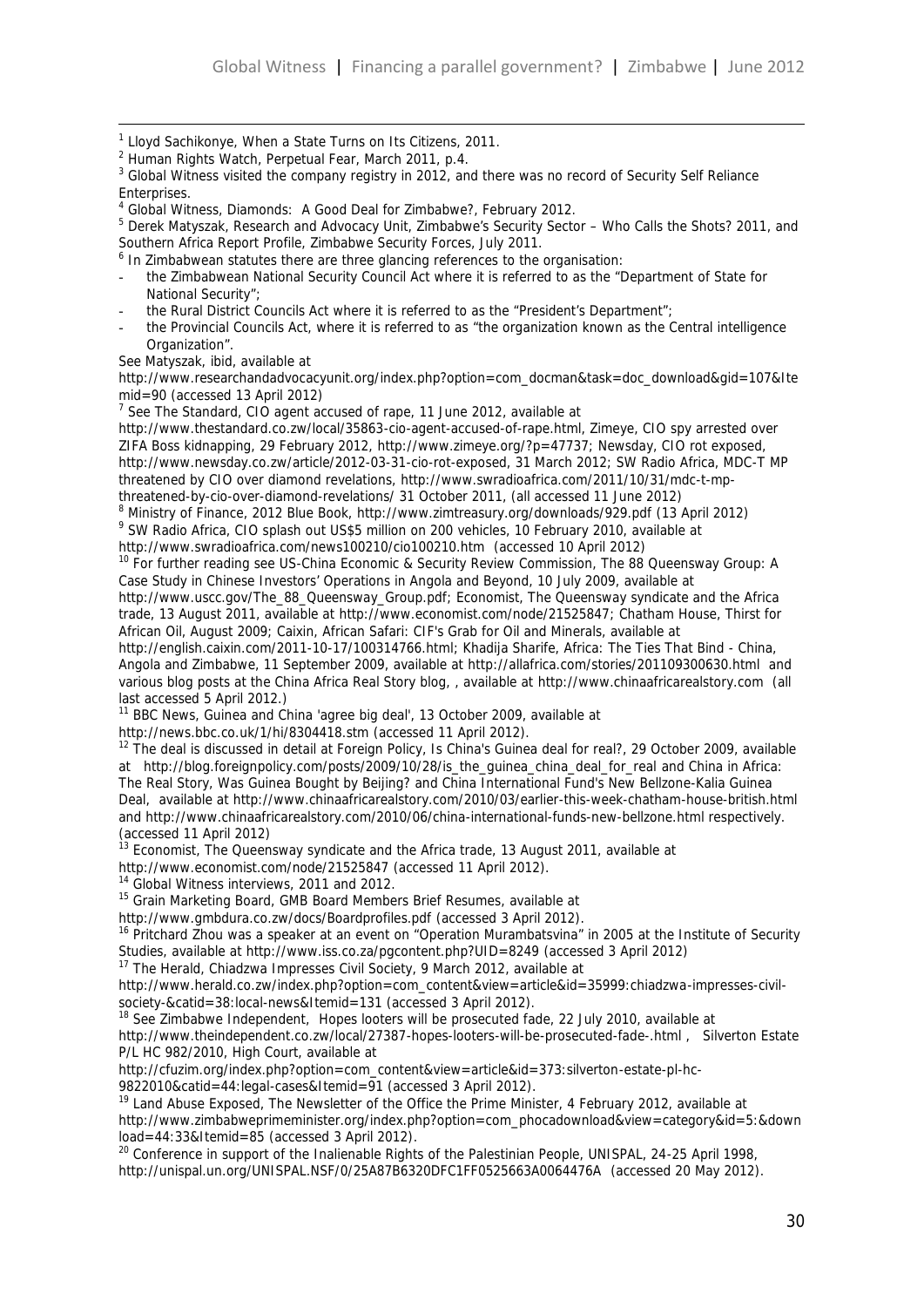<sup>21</sup> Statement to the Diplomatic Community, Governor of the Reserve Bank of Zimbabwe, 2 April 2004, which lists Kamba as a member of the Governor's Advisory Board.  $22$  The Herald, New Noczim Board Appointed, 2 March 2006, available at http://www.zimbabwesituation.com/mar3a\_2006.html#Z14 (accessed 3 April 2012) <sup>23</sup> Indonesian Minister of Foreign Affairs website, Indonesia Offers ASEAN Style Conflict Mediation, available at http://www.kemlu.go.id/\_layouts/mobile/PortalDetail-NewsLike.aspx?l=en&ItemID=1559fc7e-3eed-4038 a1a1-1b706696a72e (accessed 15 May 2012) <sup>24</sup> Application to the CMTC in the matter between: Cotton Ginners Association and Sino Zimbabwe Cotton Holdings (Private Limited), pp. 52 (E2); 57 (E4), 59 (E5) <sup>25</sup> Application to the CMTC in the matter between: Cotton Ginners Association and Sino Zimbabwe Cotton Holdings (Private Limited), p.59(E6) <sup>26</sup> EU Sanctions list, available at http://www.hmtreasury.gov.uk/d/finsanc\_zimbabwe\_commission\_reg151\_210212.pdf; and US sanctions list, available at: http://www.treasury.gov/ofac/downloads/t11sdn.pdf (accessed 11 April 2012). <sup>27</sup> Global Witness interviews, 2011. <sup>28</sup> Global Witness interviews, 2011 and 2012. <sup>29</sup> See Global Witness, Diamonds: A good deal for Zimbabwe?, 2012. <sup>30</sup> Global Witness Interviews, 2012. <sup>31</sup> Sokwanele, Anatomy of Terror, 2011, appendices available at http://www.sokwanele.com/system/files/MUZARABANI%20NORTH%20AND%20SOUTH.pdf and http://www.sokwanele.com/system/files/MAZOWE%20NORTH.pdf (accessed 13 April 2012) <sup>32</sup> Sokwanele, Anatomy of Terror, 2011, appendices available at http://www.sokwanele.com/system/files/Mt.%20DARWIN%20SOUTH.pdf (accessed 13 April 2012) <sup>33</sup> Sokwanele, Anatomy of Terror, 2011, appendices available at http://www.sokwanele.com/system/files/MAKONI%20SOUTH.pdf (accessed 13 April 2012) <sup>34</sup> Sokwanele, Anatomy of Terror, 2011, appendices available at http://www.sokwanele.com/system/files/NYANGA%20NORTH.pdf (accessed 13 April 2012) <sup>35</sup> U.S. State Department, 2009 Human Rights report, Zimbabwe, http://www.state.gov/j/drl/rls/hrrpt/2009/af/135984.htm (accessed 13 April 2012) <sup>36</sup> The Zimbabwean, CIO agents attack mechanic, 18 January 2012, available at http://www.thezimbabwean.co.uk/news/zimbabwe/55736/cio-agents-attack-mechanic.html (10 April 2012)  $37$  The Zimbabwean, CIO brutally assaults MDC-T activist, 7 January 2011, available at http://www.thezimbabwean.co.uk/human-rights/36531/cio-brutally-assaults-mdc-t-activist.html (10 April 2012)  $8$  We have purposely obscured the last four digits of these registration numbers. SW Radio Africa, SMS news message throws Manicaland CIO into panic, 13 August 2010, available at: http://swradioafrica.com/news130810/sms130810.htm (accessed 10 April 2012). <sup>39</sup> See Global Witness, Return of the Blood Diamond, 2010, and Human Rights Watch, Diamonds in the Rough, June 2009. <sup>40</sup> Global Witness, Diamonds: A Good Deal for Zimbabwe?, February 2012. <sup>41</sup> Financial Gazette, Tshinga Dube named Marange Resources chair, http://www.financialgazette.co.zw/companies-a-markets/11761-tshinga-dube-named-marange-resources chair.html. EU Sanctions list, available at http://www.hmtreasury.gov.uk/d/finsanc\_zimbabwe\_commission\_reg151\_210212.pdf; and US sanctions list, available at: http://www.treasury.gov/ofac/downloads/t11sdn.pdf (accessed 11 April 2012). <sup>42</sup> See Global Witness, Return of the Blood Diamond, 2010, and Diamonds: A Good Deal for Zimbabwe? 2012. <sup>43</sup> Minister of Defence, Hon. Emmerson Mnangagwa, Speech to Zimbabwean Parliament 31 May 2011. <sup>44</sup> "The related Zimbabwe side should establish an escrow account to secure the payment and repayment of the facility with revenue of Zimbabwe's side's benefits from Anjin Investments (Private) Limited. Anjin Investments is the joint venture set up by Zimbabwe side and Anhui Foreign economic Construction (Group) Corp Limited. An agreement on the escrow account should be signed by Zimbabwe sides and the lender for the purpose herein," Cited in The Financial Gazette, MDC-T Agrees to Mortgage Diamonds, 10 June 2011. <sup>45</sup> United Nations, Office of Disarmament Affairs, 2006, http://www.un.org/disarmament/HomePage/ODAPublications/OccasionalPapers/PDF/OP12.pdf (accessed at 30 May 2012) <sup>46</sup> ICRC, Table of National Committees on International Humanitarian Law, last updated 31 October 2011,

http://www.icrc.org/eng/assets/files/other/national-committes-icrc-30-10-2011-eng.pdf (accessed at 30 May 2012)

<sup>47</sup> European Union, External Action Service, Financial Sanctions in Force,

http://ec.europa.eu/external\_relations/cfsp/sanctions/list/version4/global/e\_ctlview.html, (15 June 2012). <sup>48</sup> Corporate documents in possession of Global Witness, available on request, and Global Witness interviews, January 2012.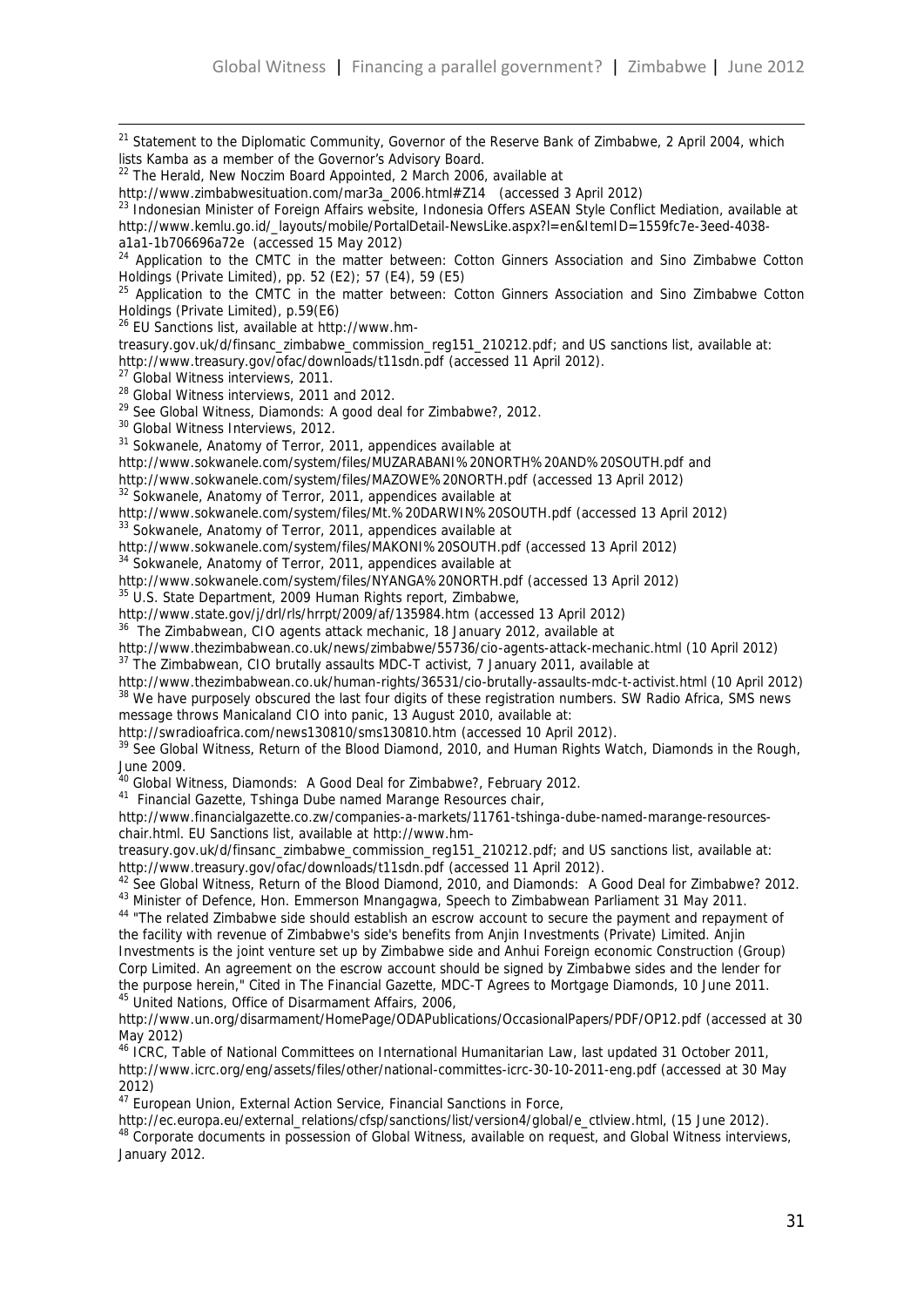49 Ministry of Defence website, http://www.mod.gov.zw/index.php?option=com\_content&view=article&id=47&Itemid=53 (20 January 2012). <sup>50</sup> The Herald, "Support Unit nabs 29,000, recovers guns", 23 December 2011, http://www.herald.co.zw/index.php?option=com\_content&view=article&id=29871:support-unit-nabs-29-000 recovers-guns&catid=46:crime-a-courts&Itemid=138 (accessed 20 January 2012). <sup>51</sup> The Herald, Female police officers hailed, 12 October 2011, http://www.herald.co.zw/index.php?option=com\_content&view=article&id=23539:female-police-officers hailed&catid=38:local-news&Itemid=131 (accessed 20 January 2012). <sup>52</sup> The Herald, Bulawayo to host Zanu-PF conference, 2 September 2011, http://www.herald.co.zw/index.php?option=com\_content&view=article&id=20185:bulawayo-to-host-zanu-pf conference&catid=37:top-stories&Itemid=130 (accessed 20 January 2012). <sup>53</sup> Corporate documents in possession of Global Witness, available on request. <sup>54</sup> The Herald, Foreign Defence Attaches Donate 40 Books to ZDF, 17 September 2004, http://allafrica.com/stories/200409170338.html (accessed 20 January 2012). <sup>55</sup> Human Rights Watch, Zimbabwe: Bullets for Each of You, p.28, 2008. <sup>56</sup> Letter from Anjin Investments to Global Witness, 1 June 2012, copy held on file with Global Witness. <sup>57</sup> Hon. Chikwinya, Speech to Zimbabwean Parliament, 27 October 2011. <sup>58</sup> Zimbabwe Independent, I'm ready to rule, says Mnangagwa, 11 May 2012, http://www.theindependent.co.zw/local/35465-im-ready-to-rule-says-mnangagwa.html (21 May 2012) <sup>59</sup> Letter from Anjin Investments to Global Witness, 1 June 2012, copy held on file with Global Witness. <sup>60</sup> *Ibid.* <sup>61</sup> Letter from Anjin Investments to Global Witness, 1 June 2012, copy held on file with Global Witness. <sup>62</sup> AFP, Chinese firm not paying diamond proceeds to Zimbabwe: FM, 18 May 2012, http://www.google.com/hostednews/afp/article/ALeqM5iMCC7ABe6LsIaIQ4YPO6y8XXfw9Q?docId=CNG.737c3 4631ca379f2d8a2a5ef902157c8.661 (accessed 21 May 2012) <sup>63</sup> Kimberley Process, Compliance Verification Report on Anjin Investments, 2011. <sup>64</sup> Kimberley Process, Compliance Verification Report on Anjin Investments, 2011. <sup>65</sup> Rapaport, January 2012 Research Report. <sup>66</sup> Cited in Zimbabwe Chronicle, Anjin Now World's Largest Diamond Producer, 16 December 2011 (last accessed 31 January 2012). <sup>67</sup> See for example speech by Godwills Masimirembwa, Chairman of the Zimbabwe Minerals Development Corporation, Illegal Sanctions: Challenges on Zimbabwe's Mining Industry, The case of ZMDC, its subsidiaries, associated companies and joint ventures, 2011, available at http://www.euromoneyconferences.com/downloads/Canada11/ECONOMIC\_SANCTIONS\_CHALLENGES\_ON\_ZI MBABWE\_(2).pdf (accessed 10 April 2012). <sup>68</sup> The Herald, Zimbabwe: Chinese Firms Pour Millions Into Country, 9 December 2009 and Africa Asia Confidential, All That Glitters is Mine, December 2009. <sup>69</sup> NAM news network, Zimbabwe's Central Bank Launches \$500m USD Gold Buying Programme, available at http://www.namnewsnetwork.org/v2/read.php?id=102923 (accessed 4 April 2012) <sup>70</sup> Public sources, available on request <sup>71</sup> Global Witness interviews, 2010 - 2012. <sup>72</sup> See Africa Asia Confidential, All That Glitters is Mine, December 2009: <sup>73</sup> Global Witness interviews 2010-12. <sup>74</sup> Public sources available to Global Witness, available on request. <sup>75</sup> The Standard, Another Chinese firm at Chiadzwa, 13 March 2011 available at http://www.thestandard.co.zw/business/28821-another-chinese-firm-at-chiadzwa.html (accessed 4 April 2012) <sup>76</sup> Ha'aretz, Living by the Leviev Method, 28 June 2004, available at http://www.haaretz.com/printedition/business/living-by-the-leviev-method-1.126783 (accessed 14 June 2012) <sup>77</sup> Grant Rau Linkedin profile, available at http://www.linkedin.com/pub/grant-rau/29/b02/779 (4 April 2012) <sup>78</sup> Eli Sher Linkedin profiles available at http://www.linkedin.com/pub/eli-s/28/90b/396 (4 April 2012)  $79$  The Herald, Chiadzwa: President on fact-finding mission, 16 June 2011, available at http://www.herald.co.zw/index.php?option=com\_content&view=article&id=12783:chiadzwa-president-on-factfinding-mission&catid=37:top-stories&Itemid=130 (accessed 4 April 2012) 80 Public sources, available on request. <sup>81</sup> AFI Group, Company Management Bios, available at http://www.afigroup global.com/company\_management.htm (accessed 12 June 2012)  $82$  The Herald, Chiadzwa: President on fact-finding mission, 16 June 2011, available at http://www.herald.co.zw/index.php?option=com\_content&view=article&id=12783:chiadzwa-president-on-factfinding-mission&catid=37:top-stories&Itemid=130 (accessed 4 April 2012) 83 The Herald, ZMDC takes over Sino-Zim operations at Chiadzwa, 7 January 2012, available at

http://www.herald.co.zw/index.php?option=com\_content&view=article&id=30823:zmdc-takes-over-sino-zim operations-at-chiadzwa&catid=38:local-news&Itemid=131 (accessed 4 April 2012)